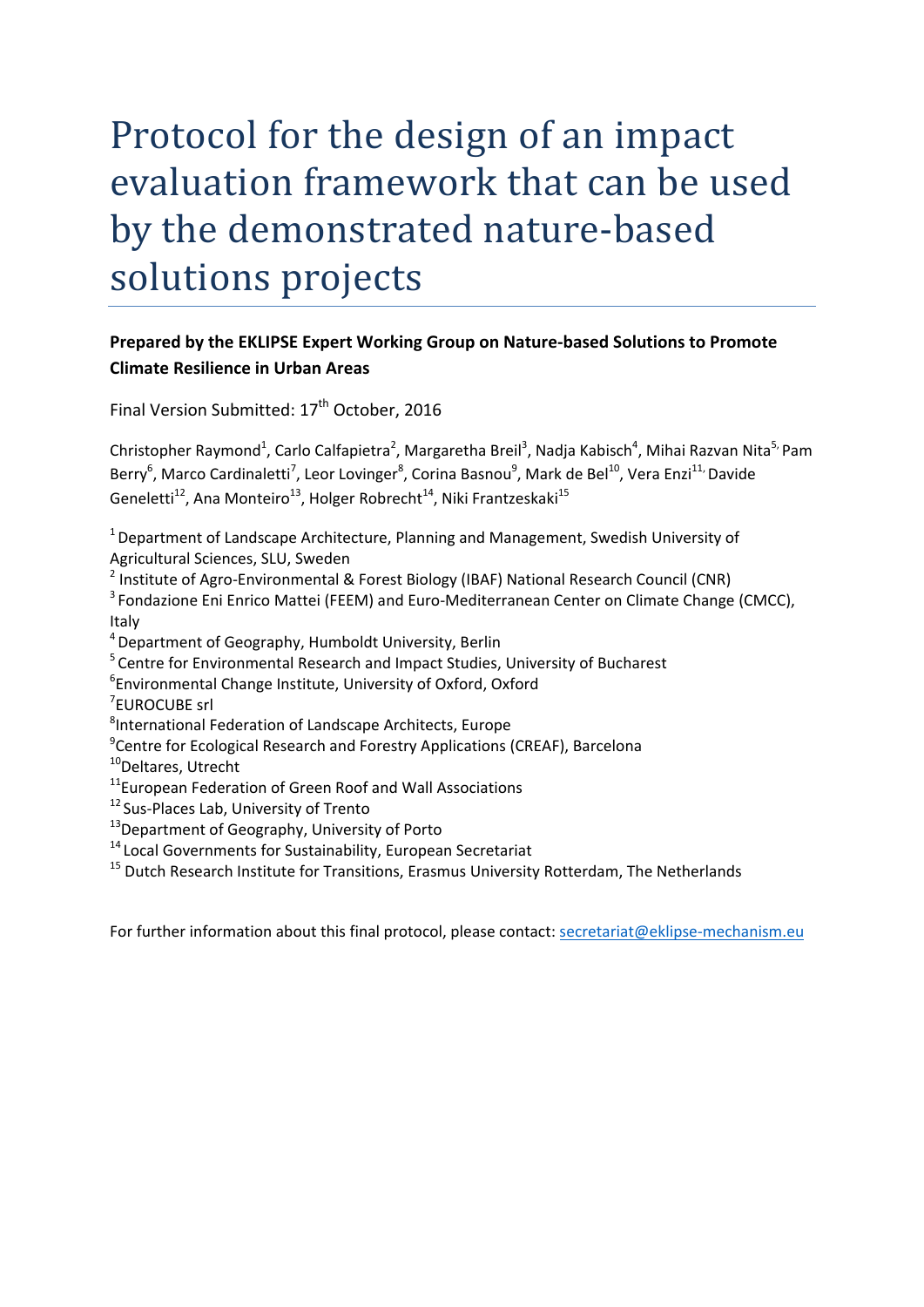# **Contents**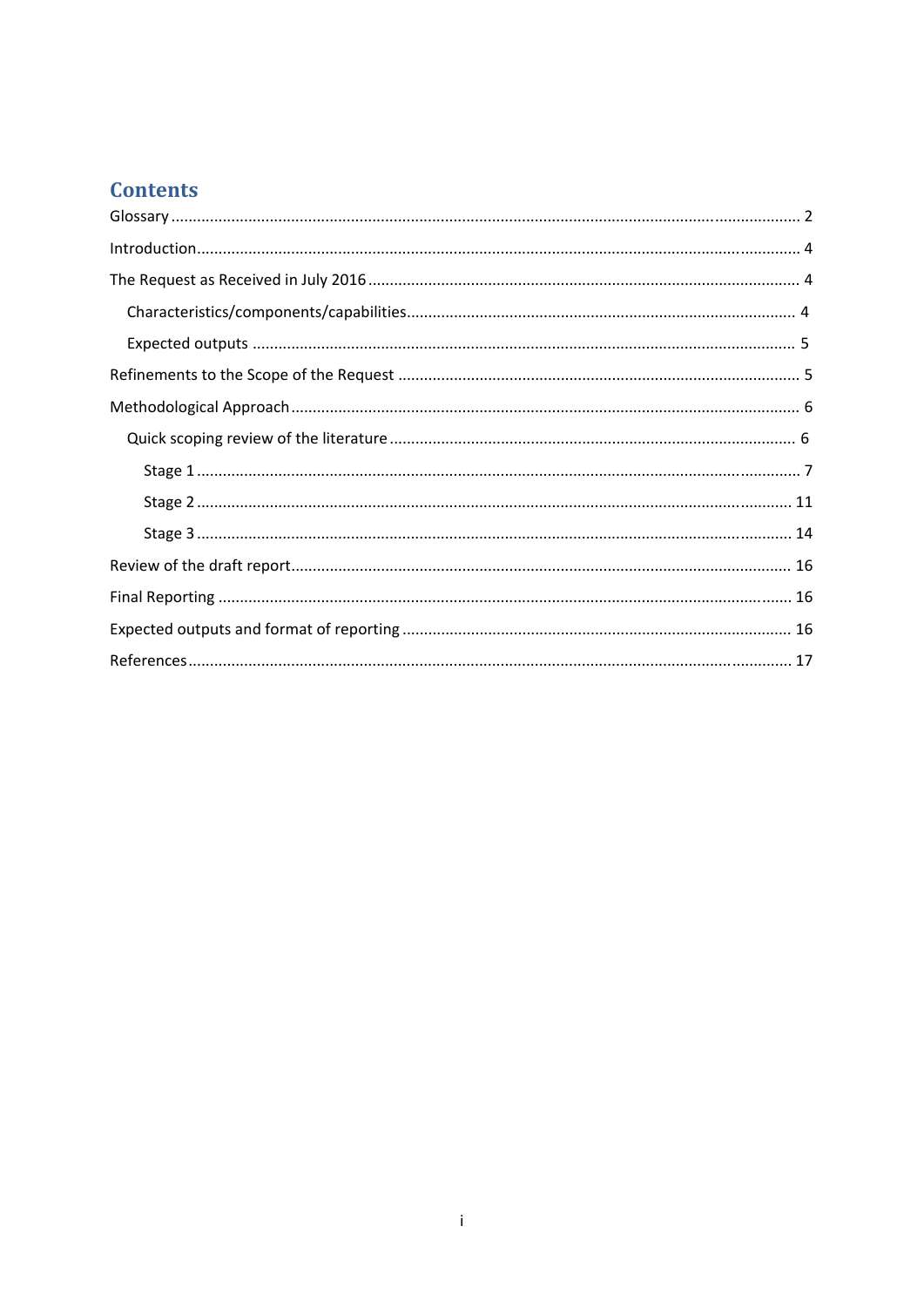# Glossary

| <b>Term</b>                     | <b>Definition</b>                                                                                                                                                                                                                                                                   | <b>Key references</b>                              |
|---------------------------------|-------------------------------------------------------------------------------------------------------------------------------------------------------------------------------------------------------------------------------------------------------------------------------------|----------------------------------------------------|
| Adaptation                      | adjustment in<br>ecological, social<br>or<br>An<br>economic systems in response to observed or<br>expected changes in climatic stimuli and their<br>effects and impacts in order to alleviate<br>adverse impacts of change or take advantage<br>of new opportunities.               | Adger et al. (2005)                                |
| Climate mitigation<br>potential | The potential of reducing the GHG emissions<br>(in particular carbon emissions) through the<br>implementation of NBS at different spatial<br>scales, thus contributing to the global issue of<br>climate change.                                                                    | Adapted from IPCC (2014)                           |
| Co-benefits                     | The various benefits that can be provided by a<br>NBS simultaneously over a certain period.                                                                                                                                                                                         | Jiang et al. (2016)                                |
| Cost-benefit analysis           | Process of quantifying costs and benefits of a<br>NBS (over a certain period), and those of its<br>alternatives (within the same period), in order<br>to have a single scale of comparison for<br>unbiased evaluation.                                                              | Adapted from Atkinson and Mourato<br>(2015)        |
| Environmental<br>benefit        | Any improvement of the environmental<br>conditions including air, water and soil as a<br>consequence of NBS implementation.                                                                                                                                                         | Livesley et al. (2016)                             |
| Economic cost                   | The cost of designing and implementing NBS<br>over a certain period. It may include<br>acquisition,<br>transaction,<br>management,<br>damage and opportunity costs.                                                                                                                 | Naidoo et al. (2006)                               |
| Economic benefit                | The economic advantages of designing and<br>implementing a NBS over a certain period,<br>quantifiable in terms of revenue, net cash<br>flow and net income.                                                                                                                         |                                                    |
| Ecosystem services              | The contributions of ecosystem structure and<br>function in combination with other inputs to<br>human well-being.                                                                                                                                                                   | Burkhard et al. (2012)                             |
| Ecosystem<br>disservices        | Negative contributions of ecosystem to<br>human well-being, including undesired and<br>harmful impacts on the environment, that<br>relate to the generation of ecosystem<br>services.                                                                                               | Potschin et al. (2016)<br>von Döhren et al. (2015) |
| Impact                          | The effect of a NBS in achieving a specified<br>objective and/or dealing with an urban<br>challenge<br>evidenced<br>as<br>a<br>change<br>in in<br>environmental,<br>social,<br>economic,<br>and<br>ecological conditions and functions                                              |                                                    |
| <b>NBS Effectiveness</b>        | The degree to which objectives are achieved<br>and the extent to which targeted problems<br>solved. In contrast to efficiency,<br>are<br>effectiveness is determined without reference<br>to costs. E.g.,<br>Does the NBS lead to enhanced<br>climate resilience in the urban area? | Adapted from Oxford Dictionary<br>(2016)           |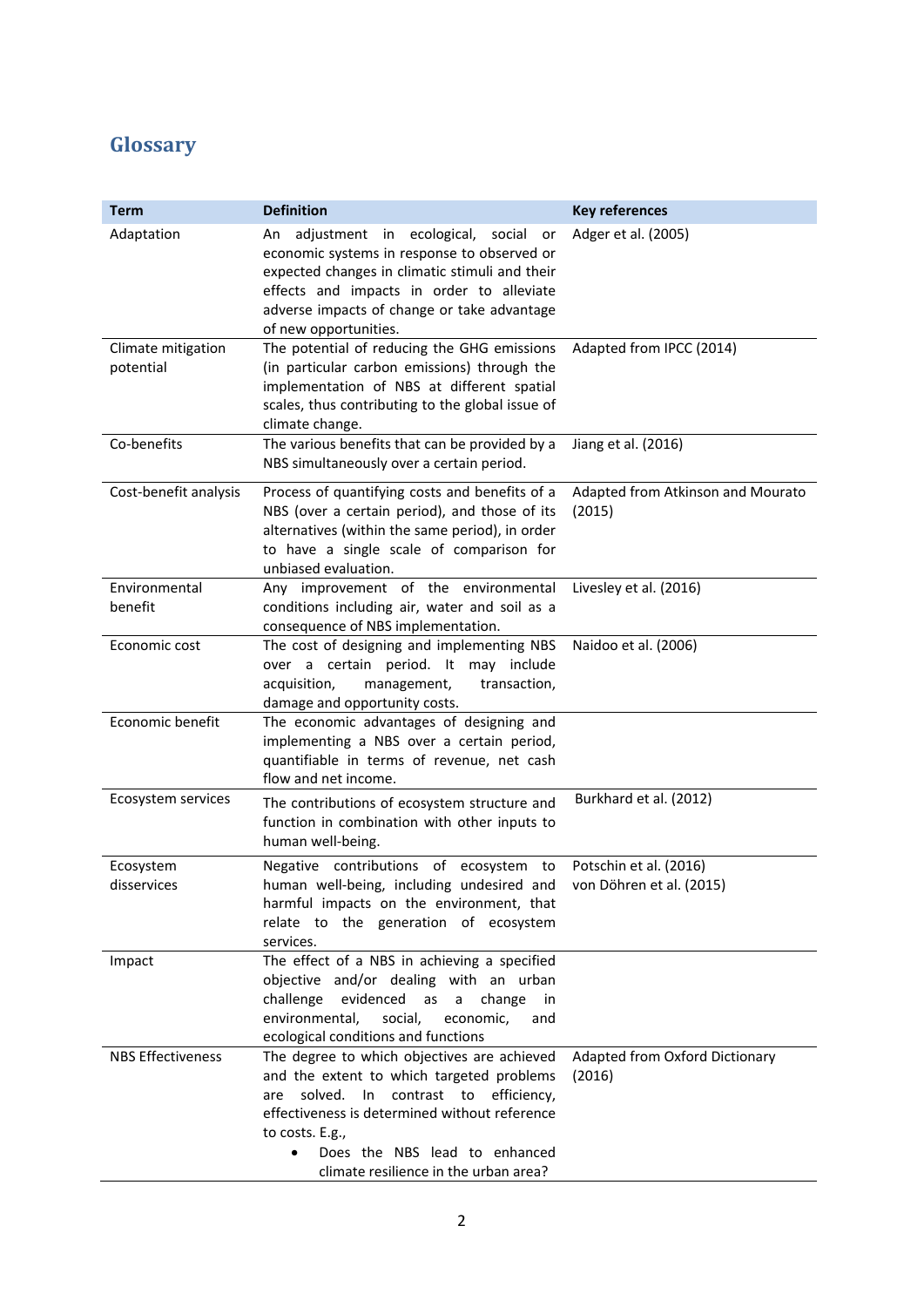|                                   | Does the NBS lead to environmental<br>$\bullet$<br>benefits?<br>Does the NBS lead to social benefits?                                                                                                 |                                                 |
|-----------------------------------|-------------------------------------------------------------------------------------------------------------------------------------------------------------------------------------------------------|-------------------------------------------------|
|                                   | Does the NBS lead to economic<br>benefits?                                                                                                                                                            |                                                 |
| Performance                       | The degree to which NBS address an<br>identified challenge (e.g., climate resilience)<br>and/or fulfils a specified objective in a specific<br>place (territory), time and socio-economic<br>context. | Adapted from Dunn (2004)                        |
| Relevance                         | The degree to which a NBS contributes to<br>dealing<br>with<br>the<br>primary<br>problem<br>(performance)                                                                                             |                                                 |
| Reliability                       | The ability of a method to produce consistent<br>results.                                                                                                                                             |                                                 |
| <b>Reliable NBS</b>               | A NBS whose performance is guaranteed over<br>time with a certain defined maintenance<br>strategy.                                                                                                    |                                                 |
| Resilience                        | The capacity of a system to absorb<br>disturbance and reorganize while undergoing<br>change so as to retain essentially the same<br>function, structure, identity, and feedbacks                      | Walker et al. (2004)                            |
| Robustness                        | The capacity of an analytic procedure to<br>remain unaffected by small, but deliberate<br>variations in parameters.                                                                                   |                                                 |
| <b>Robust NBS</b>                 | A NBS that achieves the expected objectives<br>and solves the targeted problem under<br>different uncertain future situations.                                                                        |                                                 |
| Social benefit                    | The range of ways in which individuals and<br>societies can socially be positively impacted<br>by NBS.                                                                                                |                                                 |
| Social cost                       | The range of ways in which individuals and<br>societies can socially be negatively impacted<br>by a NBS.                                                                                              |                                                 |
| Synergy in the<br>delivery of ESS | Arises when increased provision of one ESS<br>causes improvement in the provision of<br>another ESS.                                                                                                  | Potschin et al. (2016)<br>Beumer et al. (2014)  |
| Trade-offs                        | Situations in which one ecosystem service<br>increases and another one decreases. This<br>may be due to simultaneous response to the<br>same driver or due to true interactions among<br>services.    | Potschin et al. (2016)<br>Bardosa et al. (2016) |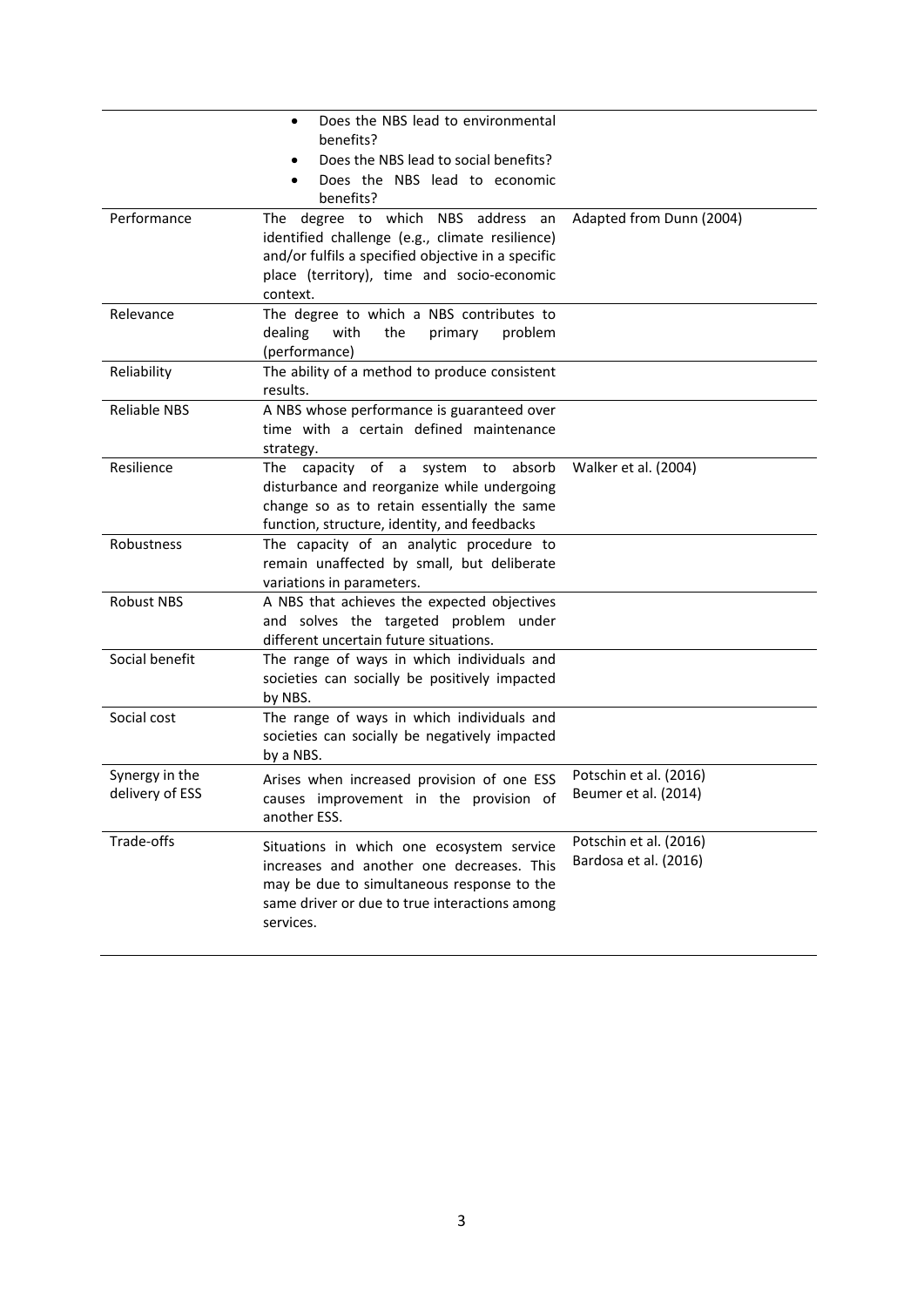## **Introduction**

EKLIPSE called for expertise to develop an impact evaluation framework (No.1/2016) to guide the design, development, implementation and assessment of Nature‐Based Solutions (NBS) demonstration projects in urban contexts. The purpose of these projects is to enhance resilience in urban areas in the face of climate change impacts such as temperature extremes, wind, drought and flooding, using nature-based solutions (EKLIPE 2016). The call followed a request by the European Commission Director General, Research and Innovation (EC DG R&I) aiming to enhance the framework conditions for NBS at a European Union (EU) policy level and provide the evidence and knowledge base for NBS.

For the purpose of this work, the EKLIPSE Expert Working Group on NBS to Promote Climate Resilience in Urban Areas (EWG) defined NBS to societal challenges as solutions that are inspired and supported by nature, which are cost-effective, simultaneously provide environmental, social and economic benefits and help build resilience. Such solutions bring more, and more diverse, nature and natural features and processes into cities, landscapes and seascapes, through locally adapted, resource‐efficient and systemic interventions (European Commission, 2016).

The EWG met in person and remotely on  $28^{th}$  July, 2016 and  $3^{rd}$ -4<sup>th</sup> October, 2016, and had several additional meetings remotely afterwards. After receiving background knowledge to the EKLIPSE project and the scope and purpose of the project, the EWG identified a structured process for organising the work tasks. This document outlines the nature of the request, choice of methodology, details of the methodology and expected outcomes. It is important to note that the quick scoping of the literature may not be comprehensive or unbiased because of the short time to respond comprehensively to the request.

## **The Request as Received in July 2016**

EKLIPSE called for expertise to develop an impact evaluation framework (No.1/2016) to guide demonstration projects in the design, development, implementation and assessment of NBS demonstration projects on climate resilience in urban areas. The aim is to devise an assessment framework that can be applied across the projects in the European Union so that their outputs can be compared. The framework should also be compatible with Mapping and Assessment of Ecosystems and their Services Urban Pilot framing, ecosystem-based adaptation and relevant information on climate adaptation, natural water retention, green infrastructure, greening cities and other Commission‐based initiatives (EKLIPSE 2016).

## **Characteristics/components/capabilities**

The framework needs to include a series of definitions, criteria and methodological guidance for measuring the effectiveness of NBS projects in delivering multiple benefits in the city they are implemented. The methodological guidance also needs to address trade‐offs and synergies between different impacts of NBS. The framework should be applicable in any European setting and be used and improved by the demonstration projects supported by the SC5‐10‐2016 Platform. The framework should also be user‐friendly, in the sense that it can be incorporated into, for example, city management/decision tools (EKLIPSE 2016).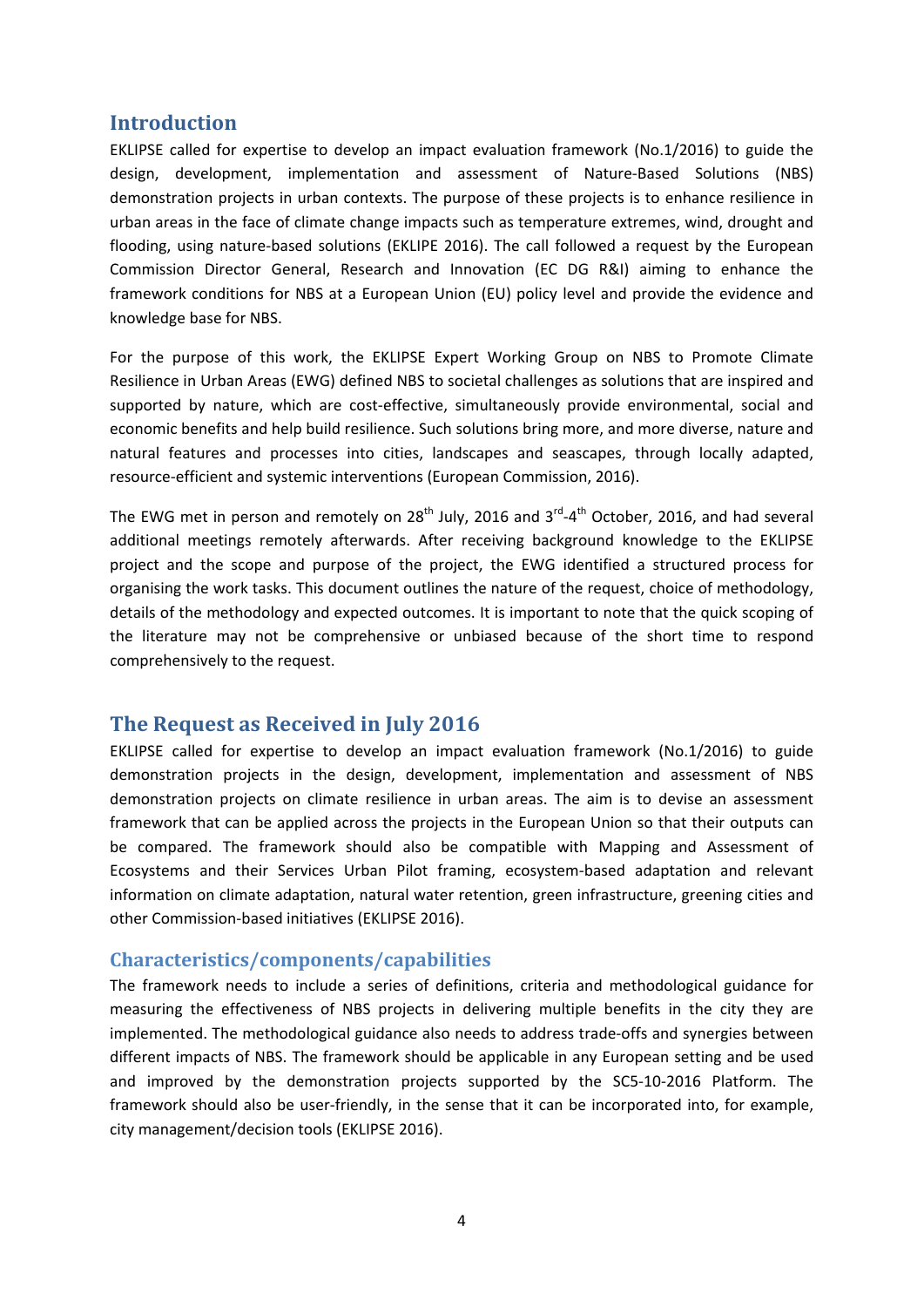The following criteria should be considered in the framework:

- 1) multiple or co-benefits;
- 2) disservices;
- 3) trade‐offs;
- 4) synergies;
- 5) cost‐effectiveness;
- 6) environmental impacts;
- 7) socio‐economic impacts.

## **Expected outputs**

- 1) An impact evaluation framework with a list of criteria for assessing NBS' performance in dealing with the identified challenges;
- 2) The identification of research and knowledge gaps according to the criteria presented in the impact evaluation framework;
- 3) An application guide to accompany the framework for measuring how of NBS projects fare against the identified indicators in delivering multiple (environmental, economic and societal) or co-benefits;
- 4) Any further recommendations to improve assessment of effectiveness of NBS projects.

## **Refinements to the Scope of the Request**

In recognition of time and resource constraints, EWG co-chairs engaged in a negotiation process with EKLIPSE and EC DG R&I to refine the scope of the request. The following points were agreed to by all parties:

- A rapid evidence assessment approach would be adopted;
- An impact evaluation framework would be developed despite varying references to different types of frameworks used in the request;
- The framework would focus on environmental, economic and social impacts, despite varying references in the request to both effects and impacts;
- The peer-reviewed literature scoping would focus on articles written in English and accessible from ISI Web of Science. In contrast the 'grey' literature scoping would focus on planning and policy documents available from the websites of regional and national municipalities and agencies, as well as consultancies and Google Scholar. Documents written in English and various European languages (accessible to the EWG) would be considered;
- Given cost constraints, only literature freely available and accessible via university or organisational licences would be considered;
- Biodiversity benefits and costs would be considered within the indicators of environmental benefits and costs, and the wider challenge of green space management.
- Not all indicators requested by DG R&I would be considered for each challenge as part of the literature scoping;
- EC DG R&I sought clarity on the scale at which each indicator could be applied. Each indicator would therefore be considered at regional, metropolitan, urban, street and home scales;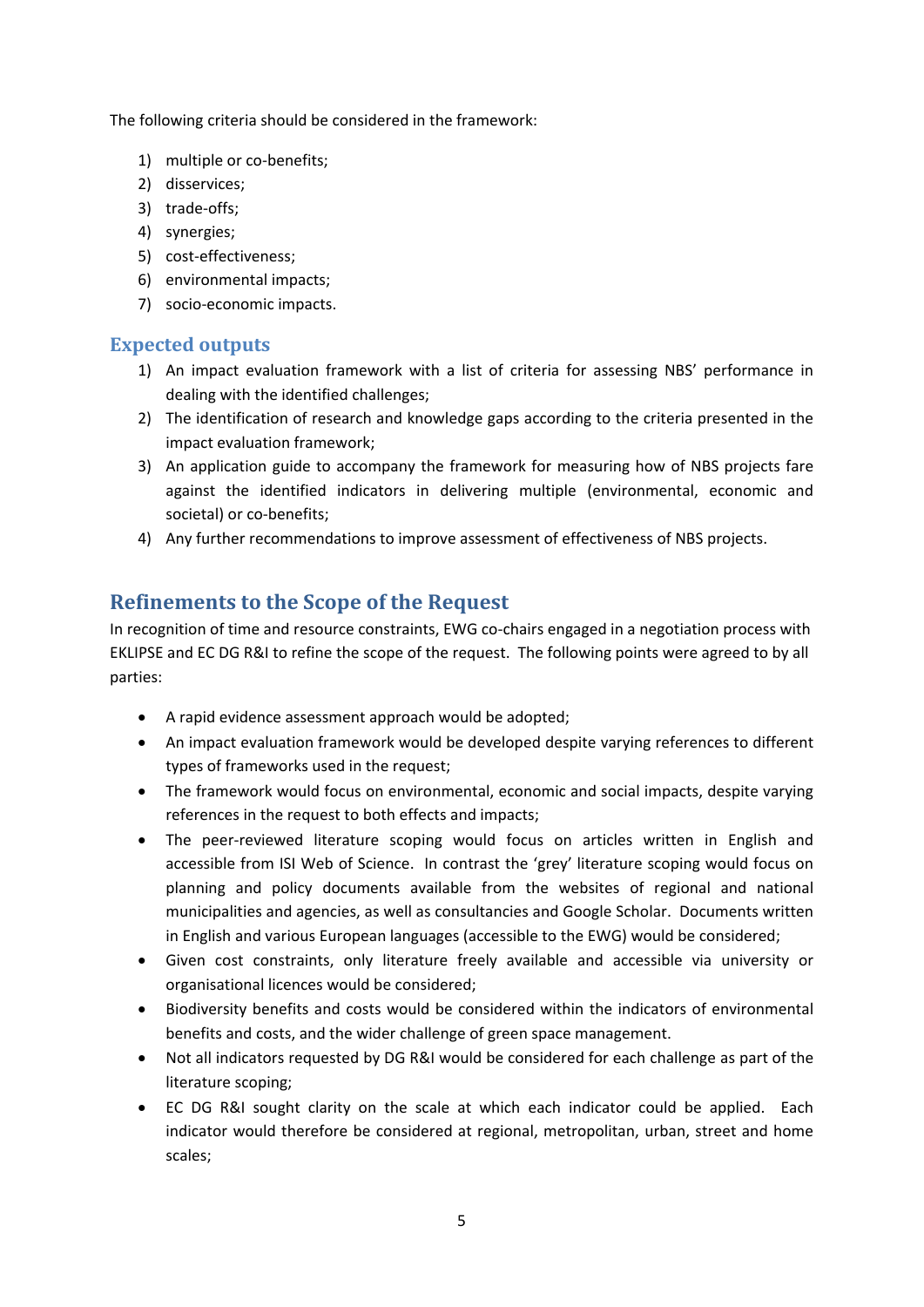- Additional attention would be devoted to the water management challenge given that it is a key component of current NBS calls for funding;
- EC DG R&I requested further emphasis on climate resilience. An additional section would therefore be added to the report on climate change and climate resilience, to be the umbrella concept that frames the NBS challenges;
- One report would be delivered as part of this request, entailing the impact evaluation framework and the application guide;
- The cost effectiveness of the indicators presented in the impact evaluation framework would not be considered;
- The final report objectives would be condensed to:
	- o To develop an impact evaluation framework with a list of criteria for assessing NBS' performance in dealing with challenges related to climate resilience in urban areas;
	- o To prepare an application guide for measuring how NBS projects fare against the identified indicators in delivering multiple (environmental, economic and societal) or co‐benefits;
	- o To make recommendations to improve assessment of the effectiveness of NBS projects, including the identification of knowledge gaps according to the criteria presented in the impact evaluation framework. These recommendations are included in the application guide.

# **Methodological Approach**

The EWG methodological approach involved a quick scoping review of the literature (Collins et al. 2015) and expert consultation. To ensure the scoping remained targeted on key climate resilience in urban areas challenges, the EWG selected eight challenges from the expert report on NBS supported by Director General Research and Innovation (DG R&I) (European Commission 2015) and recent reviews of nature-based solutions frameworks (Kabisch et al., 2016). These challenges are:

- 1) Water management;
- 2) Coastal resilience;
- 3) Green space management (including enhancing/conserving urban biodiversity)
- 4) Air/ambient quality\*;
- 5) Urban regeneration;
- 6) Social justice and social cohesion\*\*;
- 7) Participatory planning and governance\*\*;
- 8) Public health and well-being\*\*;
- 9) Potential for new economic opportunities and green jobs in the EU and in global markets\*\*.
- \*to reduce urban heat island effect and/or to improve air/ambient quality
- \*\* also cross‐cut challenges 1‐5

## **Quick scoping review of the literature**

The procedure for the quick scoping review of the literature was adapted from a rapid evidence assessment methodology used in the conservation sciences (Collins et al., 2015; Dicks et al. 2014; Pullin et al. 2016). The scoping consisted of three stages (Figure 1). Stage one involved a structured search of the scientific and grey literature, stage 2 involved asking EWG members to add to the body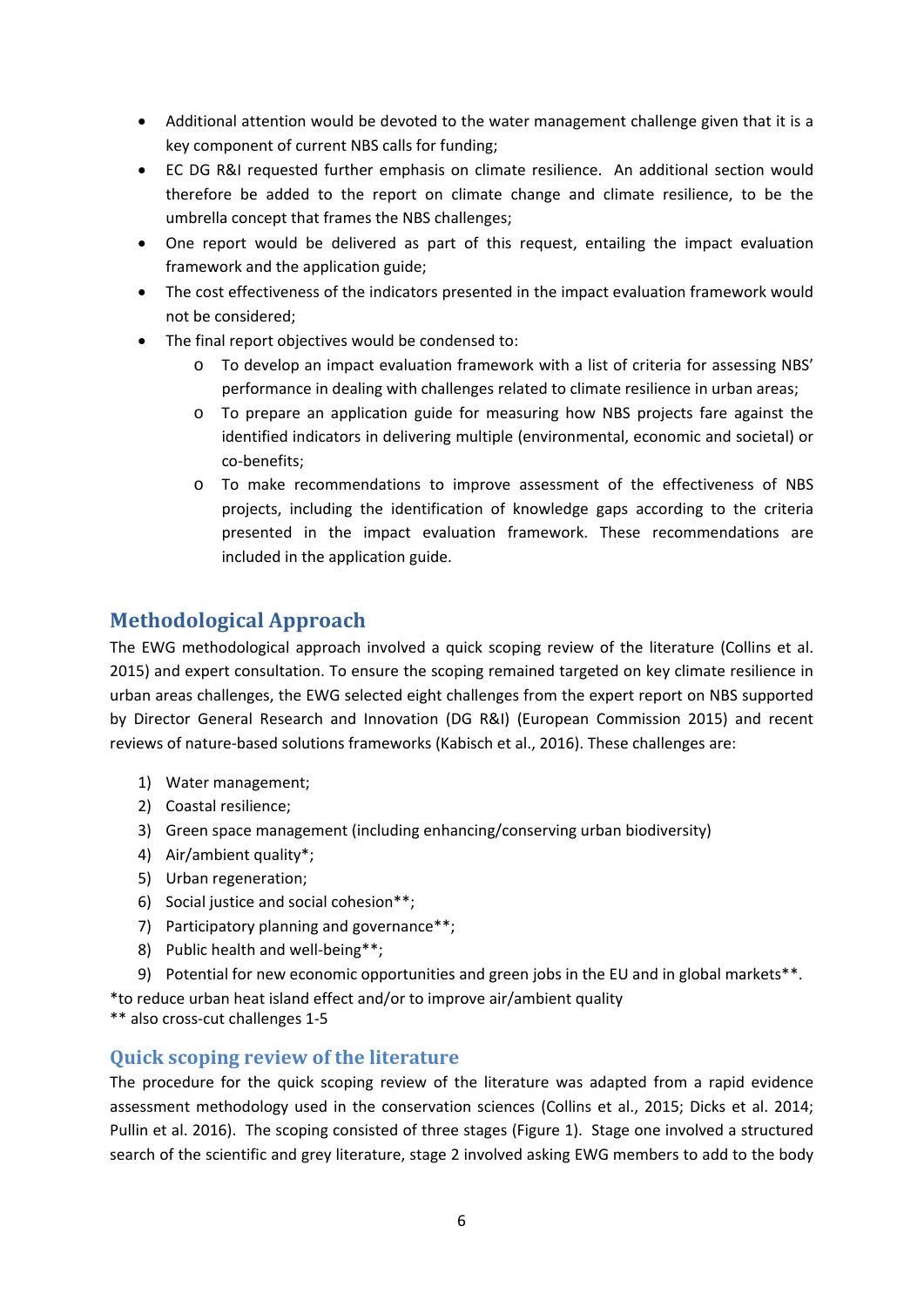of literature by suggesting up to 10 important papers per challenge area based on their area(s) of expertise and stage 3 involved a narrative synthesis of the selected scientific and 'grey' literature.



**Figure 1 The three stages of the quick scoping review of the literature.**  Adapted from the IPBES (2014) pollination assessment guidelines.

## **Stage 1**

Stage 1 was divided into two core tasks of searching the published literature and the unpublished 'grey literature'.

## *Search the published literature*

To search and refine published literature, EWG members:

- 1) Conducted a key word title search in ISI Web of Science using the term "framework" AND "challenge area" (e.g., water management) (or synonyms thereof) AND one of terms noted in the columns in the search strategy (Table 1);
- 2) Undertook multiple separate searches using the glossary as a guide. All search results were recorded in an Excel file;
- 3) Read the title, abstract (or Executive Summary, if it is a report) for relevance of paper to the challenge area and the key words used in the search. If the paper is deemed irrelevant, omit from the list;
- 4) For each relevant paper, documented in an Excel file the presence, absence or unknown status of each attribute noted in Table 1 with respect to each challenge (using  $\sqrt{v}$ , X or ?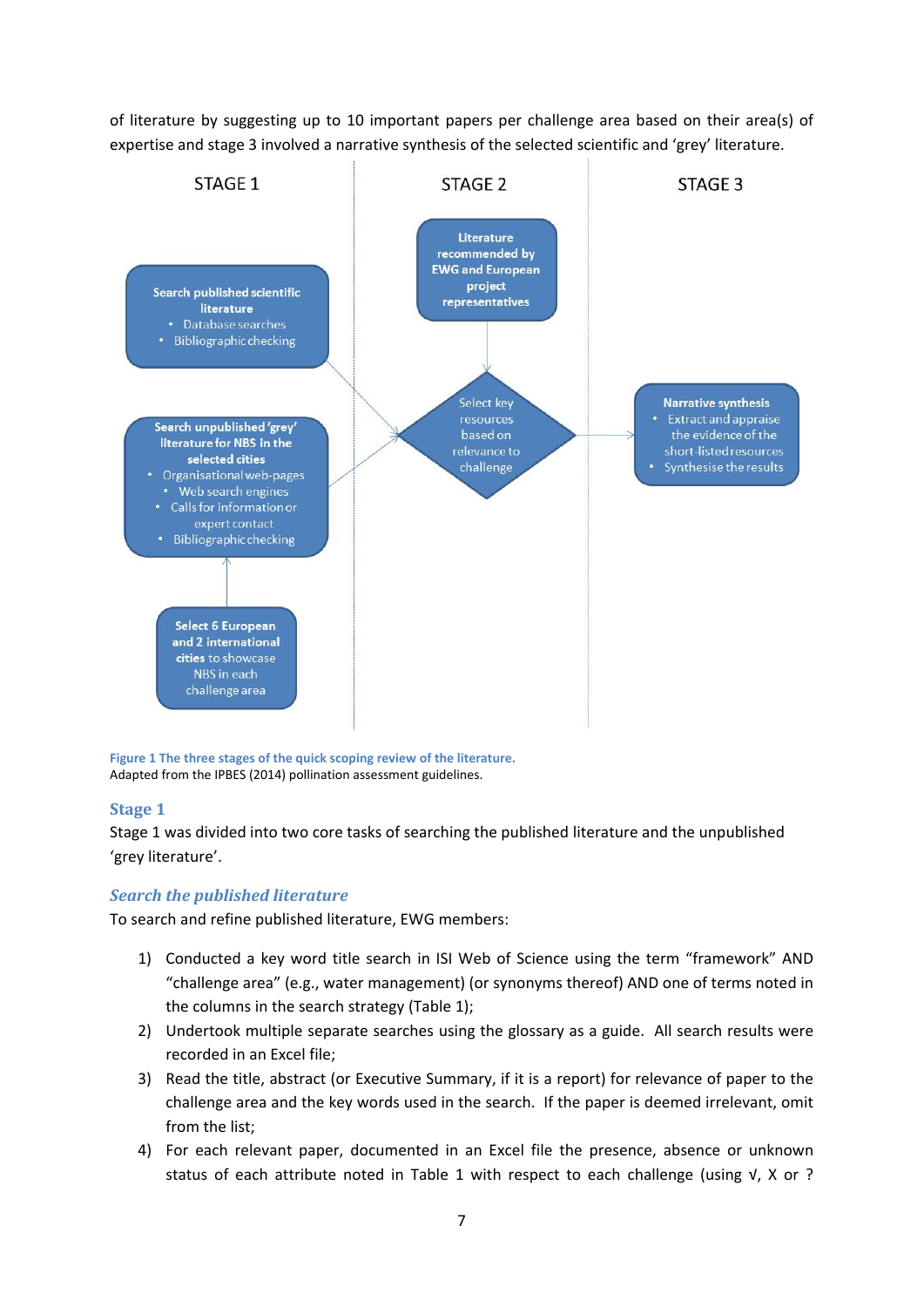respectively). Population of the database is to be based on reading of titles and abstracts only. Some qualitative comments were also made as indicated in Table 1;

5) Archived informative figures that could guide the design of the impact evaluation framework.

## *Search the unpublished 'grey' literature for NBS in case example cities*

To highlight the application of NBS, the EWG scoped the unpublished 'grey' literature with reference to 6 cities in Europe and 2 cities internationally, EWG members:

1) Selected the 8 cities based on:

.

- a. Diversity of city locations across Europe such as: coastal, inland/mountain, metropolitan and large metropolitan areas (population over 500,000 as classified by OECD);
- b. Geographical spread of city locations (across Europe);
- c. Planning tools (used for city development) and projects which had implemented NBS to address the considered challenges;
- 2) Searched organizational websites, used web search engines, checked bibliographies of key reports and contacted experts to identify grey literature relevant to the NBS in each city in order to collate information on the attributes listed in Table 1;
- 3) Identified which recent projects had worked in the case study cities and approached experts (case study leaders) to retain grey literature faster;
- 4) If additional input from the cities was needed, contacted URBACT Secretariat to ask for contact persons from these cities from on-going URBACT III city network projects.

## *Populate data and information from literature in an Excel file*

Peer-reviewed and unpublished grey literature identified in Stage 1 was added to an Excel file in accordance with the attributes presented in Table 1. Row 1, Table 1 provides specific instructions on how to complete the table in Excel.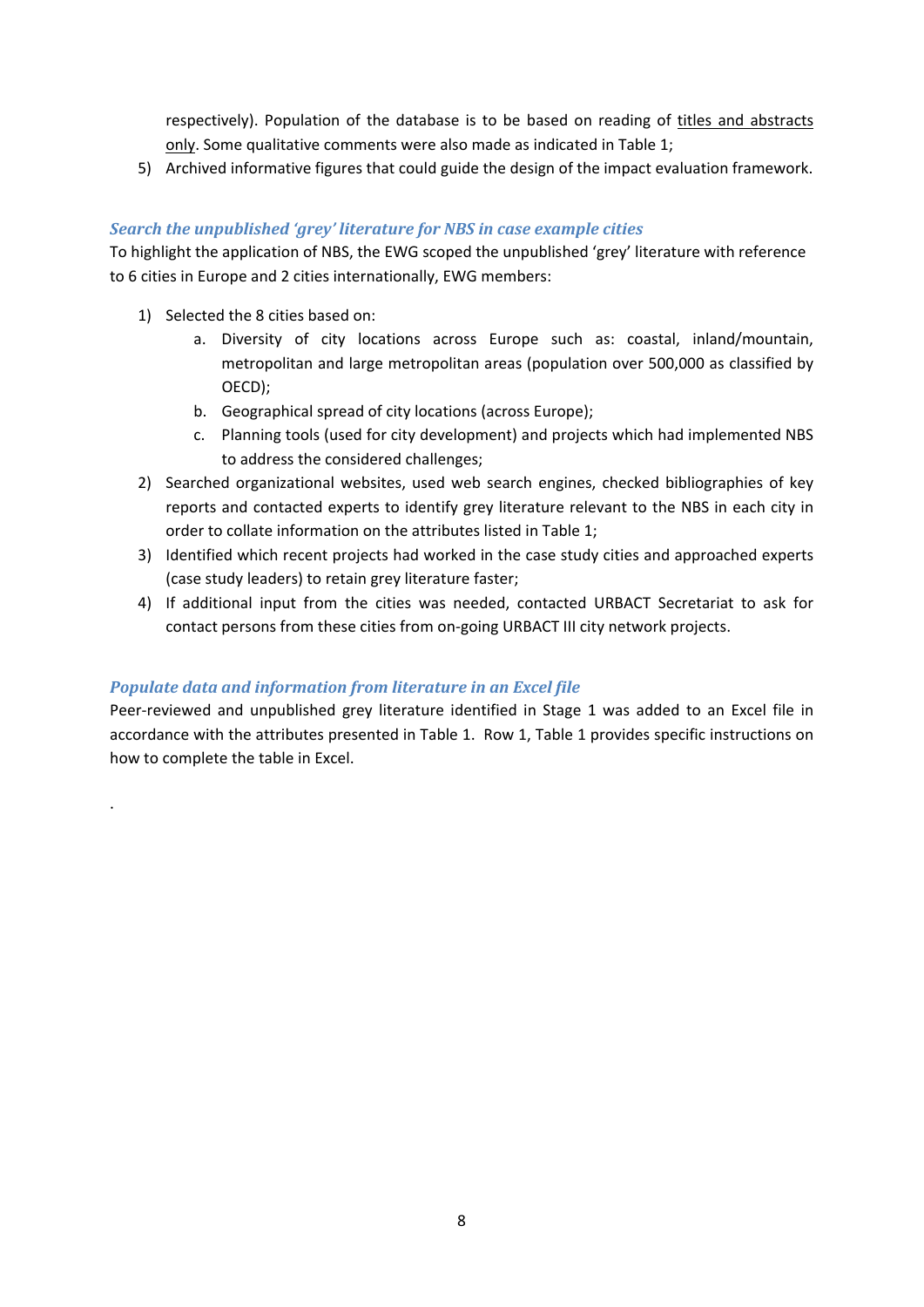| Challenge                 | Search string | Description of<br>challenge area                                                                                                                                                                                                                                                                  | Location and<br>area of focus                                      | Spatial<br>outreach                                                                                                    | Climate<br>mitigation<br>potential | Env. cost                                   | Env benefits   | Env. impacts | Econ. costs                                                          | Econ. benefits                            | Econ impacts | Cost-benefit<br>analysis | Social costs                | Social benefits                                                     | Social impacts | Multiple<br>benefits, co-<br>benefits &<br>synergies | ES services &<br>disservices    | trade-offs                                             | Methods used<br>to assess the<br>indicators/crit<br>eria | relevance,<br>reliability and<br>robustness of<br>the methods<br>View on the | Reference |
|---------------------------|---------------|---------------------------------------------------------------------------------------------------------------------------------------------------------------------------------------------------------------------------------------------------------------------------------------------------|--------------------------------------------------------------------|------------------------------------------------------------------------------------------------------------------------|------------------------------------|---------------------------------------------|----------------|--------------|----------------------------------------------------------------------|-------------------------------------------|--------------|--------------------------|-----------------------------|---------------------------------------------------------------------|----------------|------------------------------------------------------|---------------------------------|--------------------------------------------------------|----------------------------------------------------------|------------------------------------------------------------------------------|-----------|
| Water<br>management       |               | Responding to the risk<br>of low availability of<br>freshwater in cities,<br>prepare for exceptional<br>precipitation<br>events/flooding,<br>improving water quality                                                                                                                              | Note<br>town,<br>city or<br>region<br>Urban<br>or<br>non-<br>urban | Note<br>the<br>spatial<br>outrea<br>ch of<br>positiv<br>e<br>and/or<br>negati<br>ve<br>effects<br>of the<br><b>NBS</b> | v,<br>X<br>or<br>?                 | $\sqrt{ }$<br>,<br>X<br>$\mathsf{o}\,$<br>? | V, X<br>or $?$ |              | $\mathsf{V}$<br>$\pmb{\prime}$<br>X<br>$\mathsf{o}\xspace$<br>r<br>? | $\sqrt{ }$<br>Χ<br>$\mathsf{o}$<br>r<br>? |              | v,<br>X<br>or<br>ŗ       | V,<br>X<br>or<br>$\ddot{?}$ | $\sqrt{ }$<br>$\lambda$<br>X<br>$\mathsf{o}\,$<br>$\mathsf{r}$<br>? |                | V, X<br>or $?$                                       | V,<br>X<br>or<br>$\ddot{\cdot}$ | $\sqrt{ }$<br>$\lambda$<br>X<br>$\mathsf{o}$<br>r<br>? | $1 - 2$<br>senten<br>ces                                 | Excellent/<br>Good/Poor                                                      |           |
| Coastal<br>resilience     |               | Responding to risks<br>from rising sea levels<br>increasing erosion,<br>mitigate risk of material<br>damages/losses from<br>extreme events                                                                                                                                                        |                                                                    |                                                                                                                        |                                    |                                             |                |              |                                                                      |                                           |              |                          |                             |                                                                     |                |                                                      |                                 |                                                        |                                                          |                                                                              |           |
| Green space<br>management |               | Consolidating/increasin<br>g green space/urban<br>biodiversity, green<br>walls/roofs and other<br>innovative forms of<br>green infrastructure.<br>Also covers increasing<br>quantity and quality of<br>green<br>roofs/parks/gardens/pu<br>blic green<br>spaces/amount of trees<br>in general (?). |                                                                    |                                                                                                                        |                                    |                                             |                |              |                                                                      |                                           |              |                          |                             |                                                                     |                |                                                      |                                 |                                                        |                                                          |                                                                              |           |
| Air/ambient<br>quality*   |               | Mitigating urban heat<br>island effect, capture air<br>pollutants, reduce<br><b>BVOCs and pollen</b><br>emission                                                                                                                                                                                  |                                                                    |                                                                                                                        |                                    |                                             |                |              |                                                                      |                                           |              |                          |                             |                                                                     |                |                                                      |                                 |                                                        |                                                          |                                                                              |           |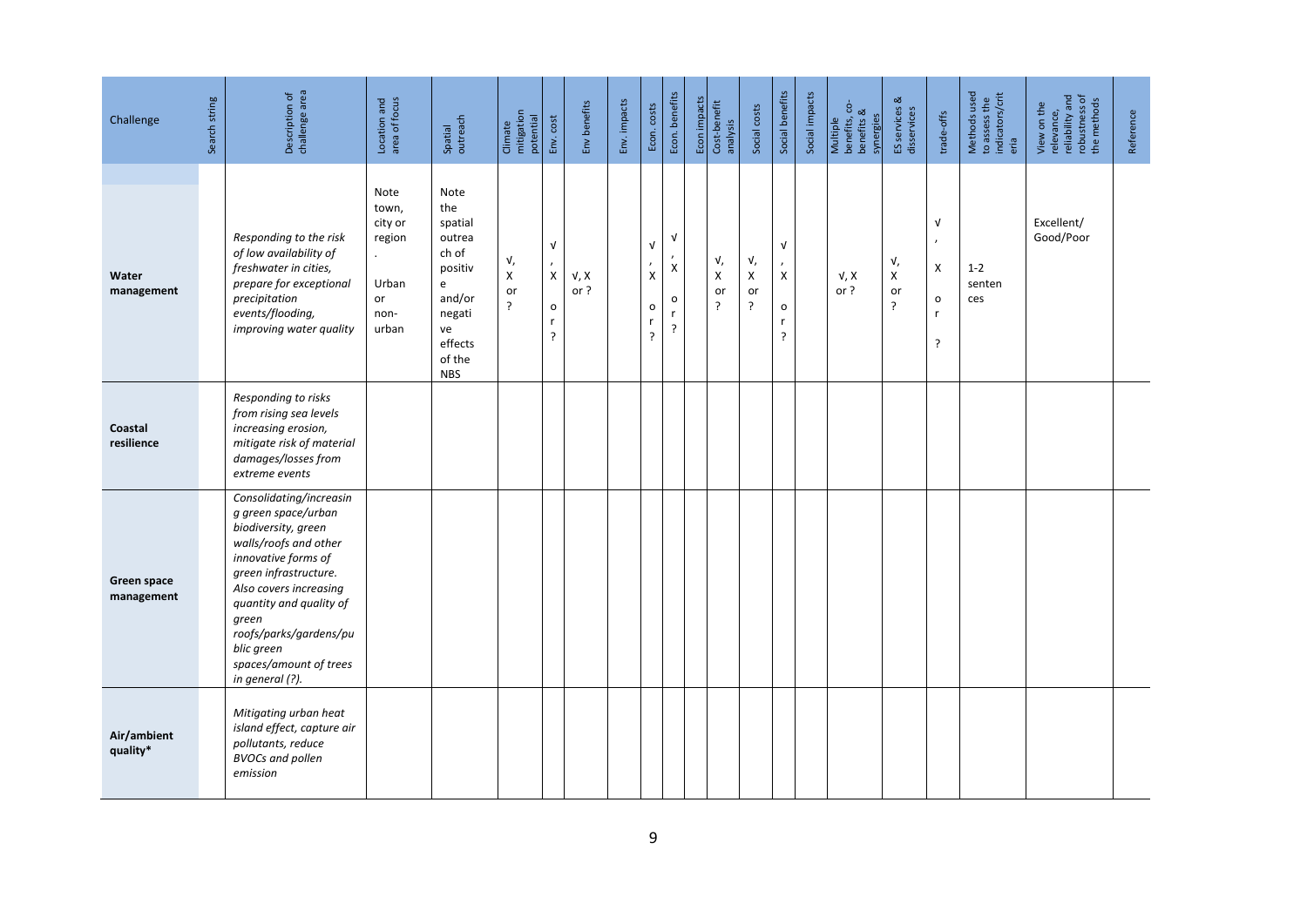| <b>Sustainable</b><br>urban<br>regeneration                                                                         | Designing, planning and<br>building urban centres<br>to promote sustainable<br>urban regeneration                                                                                                                                                                                                              |  |  |  |  |  |  |  |  |  |
|---------------------------------------------------------------------------------------------------------------------|----------------------------------------------------------------------------------------------------------------------------------------------------------------------------------------------------------------------------------------------------------------------------------------------------------------|--|--|--|--|--|--|--|--|--|
| Social justice<br>and social<br>cohesion**                                                                          | Providing access to<br>green areas containing<br>a diversity of<br>environmental qualities<br>or user experiences to<br>citizens from both low<br>and high socio-<br>economic groups, from<br>different age groups<br>and from different<br>cultural backgrounds in<br>a way that promotes<br>social cohesion. |  |  |  |  |  |  |  |  |  |
| <b>Participatory</b><br>planning and<br>governance                                                                  | Whether the NBS are<br>designed, delivered and<br>monitored through<br>inclusive community<br>engagement processes<br>and supported by<br>effective, legitimate,<br>transparent and<br>accountable governance<br>arrangements                                                                                  |  |  |  |  |  |  |  |  |  |
| <b>Public health</b><br>and well-<br>being**                                                                        | Encouraging use of<br>green space to support<br>physical, psychological<br>and emotional health<br>outcomes, and to<br>support the prevention<br>and curation of diseases                                                                                                                                      |  |  |  |  |  |  |  |  |  |
| <b>Potential for</b><br>new economic<br>opportunities<br>and green jobs<br>in the EU and<br>in global<br>markets ** | Boosting jobs, growth<br>and investment,<br>including the creation of<br>green jobs; applying the<br>European solutions to<br>worldwide markets                                                                                                                                                                |  |  |  |  |  |  |  |  |  |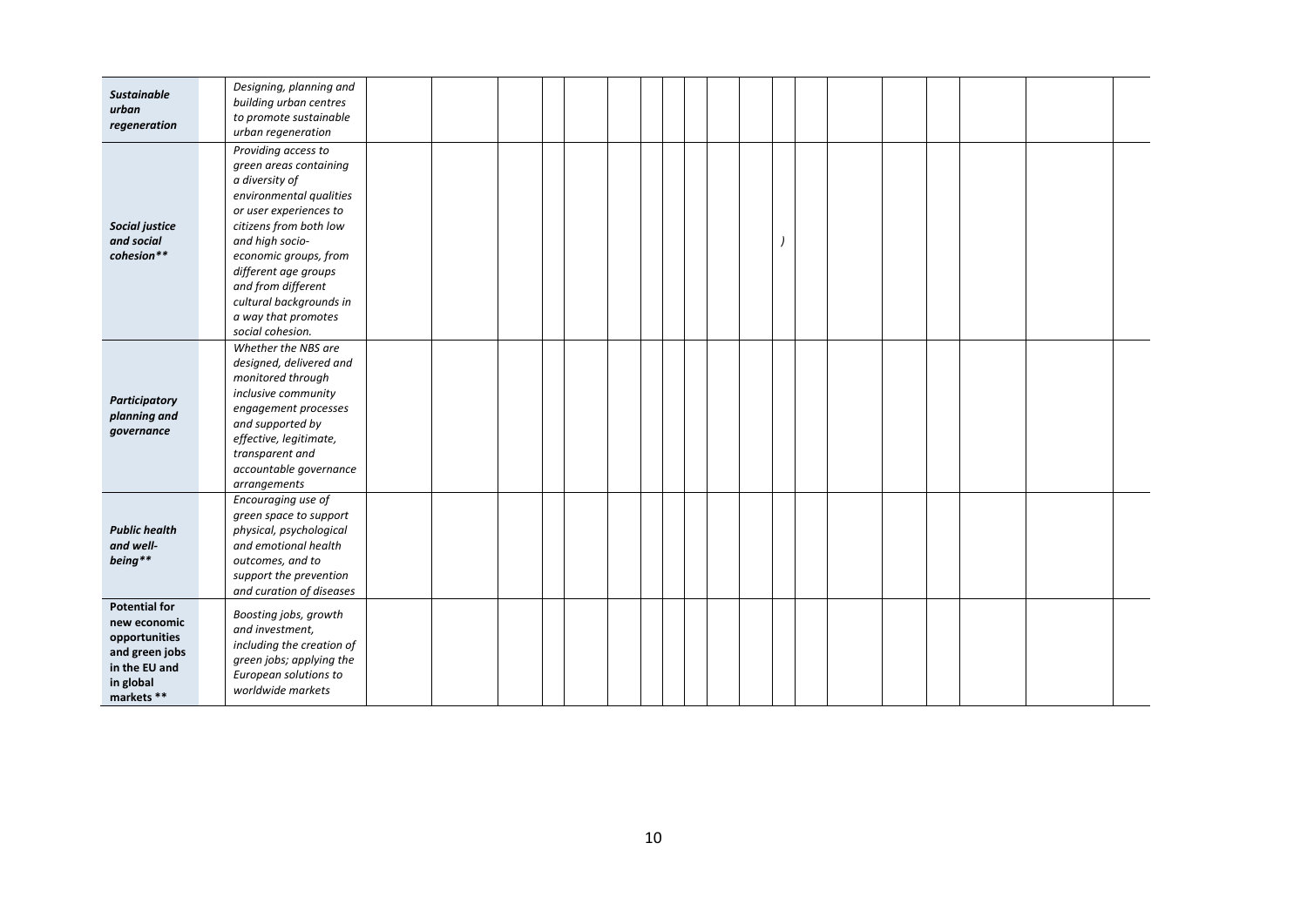## **Stage 2**

#### *Expert and open consultation*

Both expert and open consultation were conducted to obtain further grey and peer-reviewed literature relevant to the request. The following organisations and projects were consulted.

EWG Members, representing:

- 1) Euro‐Mediterranean Centre on Climate Change;
- 2) Local Governments for Sustainability, European Secretariat;
- 3) IUCN Brussels Office;
- 4) EUROCUBE;
- 5) International Federation of Landscape Architects Europe;
- 6) Deltares, Utrecht;
- 7) European Federation of Green Roof and Wall Associations.

#### Major European Projects:

- 1) Leaders of H2020 projects with interests or expertise in NBS, including co-ordinators of OPERAs, OpenNESS, TURAS, GreenSurge, TURAS, URBES and HERCULES;
- 2) SC5‐10‐2016 stakeholders;
- 3) Co-ordinators of the JPI Climate and JPI Biodiversity projects that deal with green / blue infrastructure in cities (e.g., Urban Europe).

The method used to engage EWG members in the project differed slightly to that of representatives of European projects. Below are the scripts:

#### **EWG member script**

#### Dear EWG Members,

Based on your expertise, identify a maximum of 10 papers (peer-reviewed or grey literature) per challenge area. Use the following method as a guide:

- Challenge area. Ensure you relate each paper to one of the challenge areas listed in Table 1 of protocol.
	- $\triangleright$  it is possible that some papers don't relate to a particular challenge, but rather present an integrated approach to addressing multiple challenges. If this is the case, note "integrated approach" and place it in the "general frameworks" directory in Dropbox. Use this framing as a last resort. Most papers (particularly the peer-reviewed literature) generally have an emphasis on one of the challenges listed.
	- $\triangleright$  you don't need to cover every challenge area. Only respond to those which you have the most expertise in.
- $\div$  Location of study (focus on urban areas and aim for varied distribution across Europe and globe)
- Diversity of indicators discussed in the paper, which may include:
	- $\triangleright$  Environmental benefits;
	- $\triangleright$  Environmental impacts;
	- $\triangleright$  Economic costs:
	- $\triangleright$  Economic benefits:
	- $\triangleright$  Economic impacts;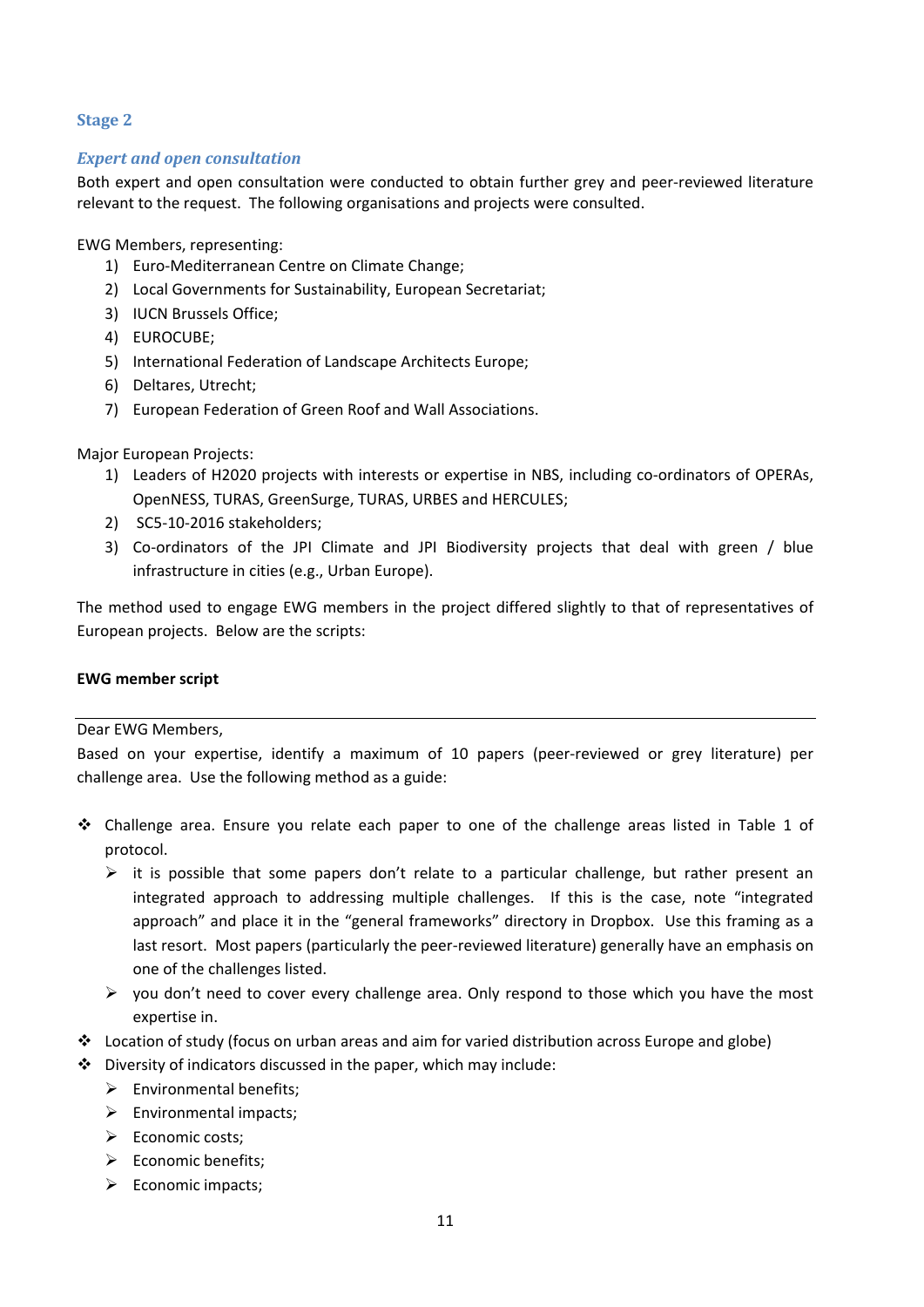- $\triangleright$  Social costs;
- $\triangleright$  Social benefits;
- $\triangleright$  Social impacts;
- Multiple benefits, co‐benefits and synergies of the NBS;
- $\triangleright$  Services and disservices;
- Trade‐offs;
- $\triangleright$  Your rapid appraisal/assessment of the relevance, reliability and robustness of the methods for assessing each indicator. The following criteria can be used as a guide for assessment:
	- The methodology used is clearly and transparently presented;
	- **The degree to which the methodology reduces and addresses sampling bias (recognising that** qualitative and quantitative approaches have different procedures for identifying bias);
	- The methods employed are appropriate for the research question(s) and result in the conclusions reached by the study;
	- The assumptions made are outlined and are consistent with the research question(s);
	- The methods used for measurements and for the analysis of the collected data are reliable and suitable to address the research question(s);
	- Measurements and analysis results have been validated and verified;
	- **EXEDENT EXE** Limitations and replicability of the methodology have been discussed.
- Avoid over‐citing of your own papers (i.e., papers you have led‐authored, co‐authored or deliverables your organisation has commissioned or received funding to write).
- Provide full‐text in Dropbox under relevant challenge. Name each full‐text file as follows: lastnameoffirstauthor\_date\_summ\_title\_initials. The folder can be found at: ...
- Add all references to the "NBS EWG Stage 2" Mendeley shared folder.

## **European projects script**

Dear XXXX,

I am the co‐chair of an EKLIPSE Expert Working Group (EWG) responsible for developing an impact evaluation framework to guide the design, development, implementation and assessment of Nature-Based Solutions (NBS) demonstration projects in urban contexts (No.1/2016) http://www.eklipse‐ mechanism.eu/ongoing processes . This request has come directly from DG R&I (European Commission). As part of this project we are undertaking a quick scoping of the peer-reviewed and 'grey' literatures with respect to the following climate resilience challenges:

## **Challenge areas**

- 1) Water management;
- 2) Coastal resilience;
- 3) Green space management (including biodiversity conservation);
- 4) Air/ambient quality;
- 5) Sustainable urban regeneration;
- 6) Participatory planning and governance;
- 7) Social justice, including social cohesion;
- 8) Public health and well-being;
- 9) Potential for new economic opportunities and green jobs in the EU and in global markets.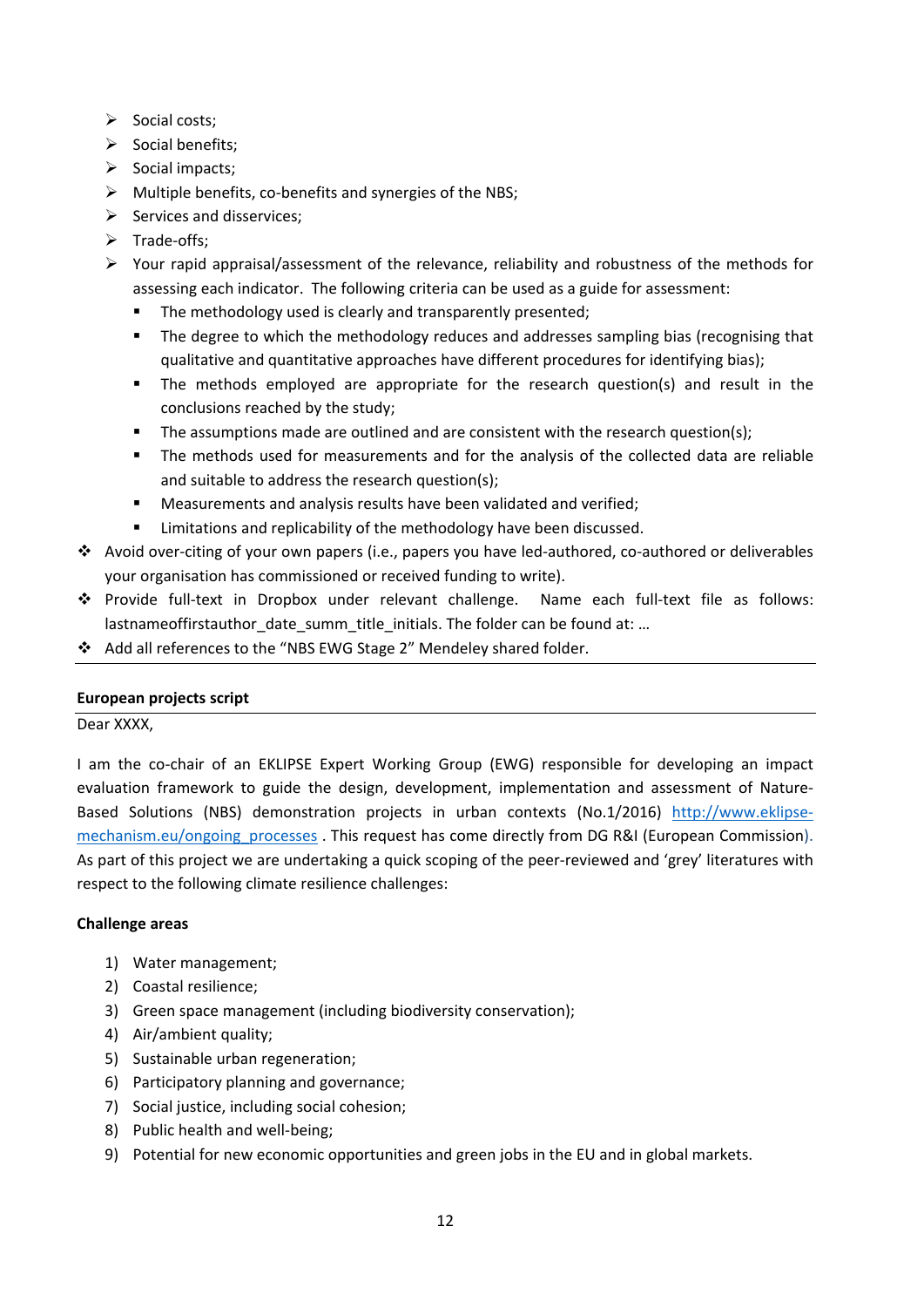We are evaluating the impact of NBS for addressing each of these challenges with respect to the following criteria:

## **Criteria**

- 1) Climate mitigation (emission reduction & carbon sequestration);
- 2) Environmental costs;
- 3) Environmental benefits;
- 4) Environmental impacts;
- 5) Economic costs;
- 6) Economic benefits;
- 7) Economic impacts;
- 8) Cost‐benefit analysis;
- 9) Social costs;
- 10) Social benefits;
- 11) Social impacts;
- 12) Multiple benefits, co-benefits & synergies;
- 13) ES services & disservices;
- 14) trade‐offs.

As your role as co-ordinators of XXXX project, I was wondering whether you could suggest peer-reviewed or grey literature prepared by members of XXXX that could be relevant to the challenges and criteria that the EWG is addressing (noted above). It is possible that some papers don't relate to a particular challenge, but rather present an integrated approach to addressing multiple challenges, as in the case of integrated land management. We also therefore welcome your suggestions for integrated frameworks.

I appreciate that there could be many hundreds of articles, strategies or reports to consider. To make things easier, could you send full‐texts or links to what you deem are the **10 most relevant pieces of peer‐ reviewed or grey literature produced by XXXX per challenge area (noted above) and relevant to urban areas**. You are welcome to send the files to us in a dropbox link given file sizes.

Please name each file in the following way: lastnameoffirstauthor\_date\_abbreviatedtitle\_XXXX

Many thanks for your help with this request. Would it be possible for you or one of your project colleagues to complete this task by **Friday the 16th September 2016**. We apologise for the short timeframe for completion.

Please contact me if you have any questions about this request for literature.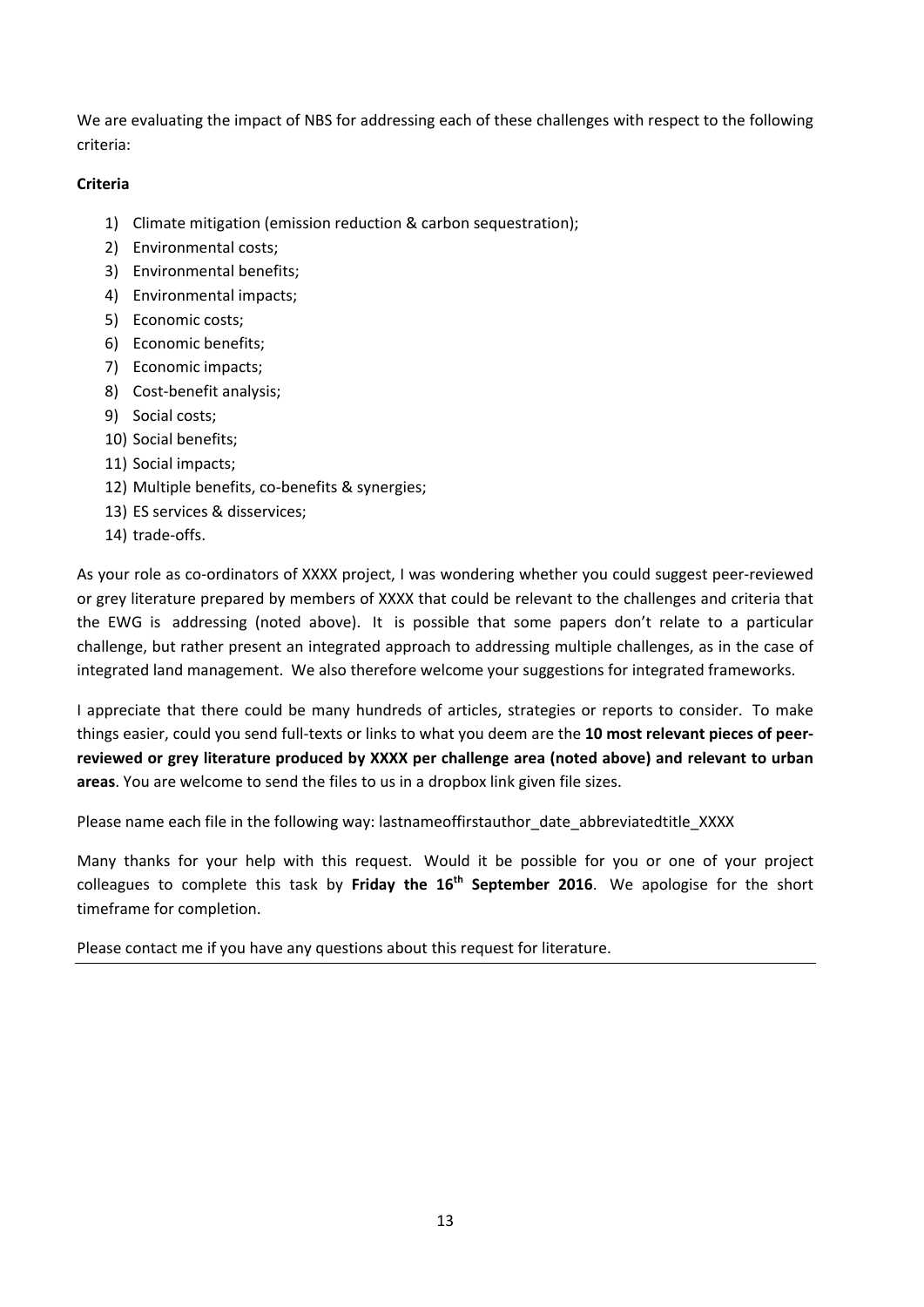## *Populate data and information from literature in an Excel file*

The EWG intended to repeat the data population method in Stage 1 to scope the literature recommended by EWG members and representatives of European projects. However, given time and resource constraints, the population method was revised to adding the following information into a separate Stage 2 worksheet in Excel:

- 1) Identify the challenge area which the literature is most relevant to;
- 2) In that challenge row, add:
	- a. Citation;
	- b. Abstract or key objectives, methods and findings;
	- c. Recommended by (name individual EWG member of European project);
- 3) Note the relevance of the literature to challenge area. This was a subjective assessment of relevance based on the reading of title and abstract;
- 4) Add literature to the Mendeley library and full-text documents to Dropbox.

## *Prioritise the literature populated into tables in Stages 1 and 2*

While the EWG had initially set up a procedure for ranking papers based on their relevance, this procedure was not used because of difficulties associated with assigning importance ratings to individual papers. Rather, EWG members were instructed to read all papers populated into the Excel sheets in stages 1 and 2. This task was feasible given that less than 30 papers were identified per challenge area.

## **Stage 3**

## *Extract and appraise the evidence of the short‐listed papers*

The EWG developed a sophisticated method for extracting and appraising the evidence (Appendix 1). However, due to time and resource constraints, a modified extraction method was adopted. This revised method involved EWG members:

- 1) Preparing an outline of the final report to address the key needs of the request. At this time, further changes to the request were made by negotiation with EKLIPSE and DG R&I (see refinements to scope section);
- 2) Completing the template included in the outline of the final report (see example in next section) based on the literature provided in the Excel file;
- 3) Further refining the text inserted into the template at a EWG meeting in Brussels on October 3‐4, 2016.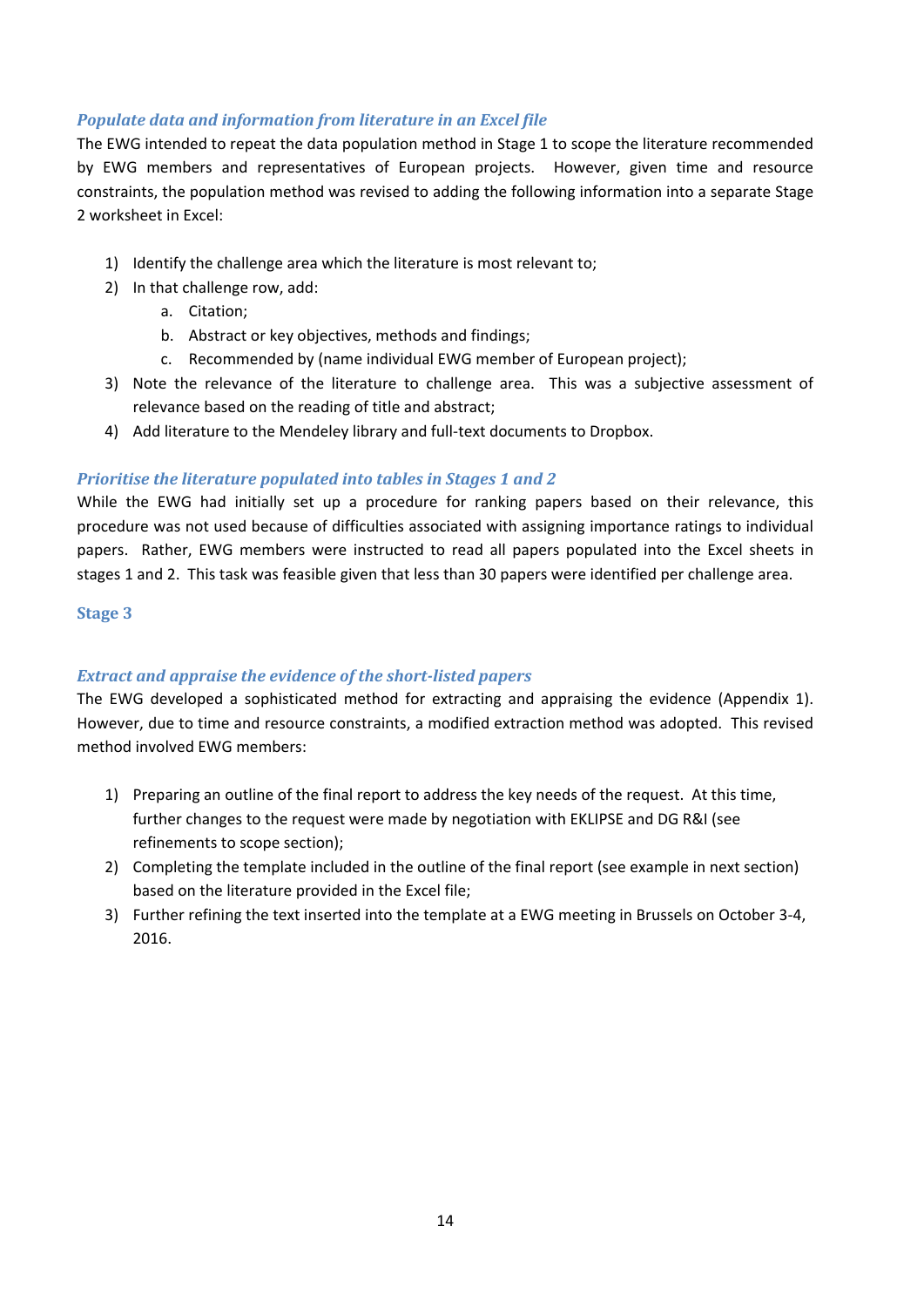#### *Template for undertaking the narrative synthesis*

**Short introduction to the challenge** (why is it important to consider, what is its relevance to climate resilience in urban areas?)

**Short description of the NBS across potential actions and expected impacts (**3‐4 actions and associated impacts – well referenced)

| <b>Potential Actions</b> | <b>Expected impacts</b> |
|--------------------------|-------------------------|
| $\bullet$                |                         |
| $\bullet$                |                         |
| $\bullet$                |                         |
| $\bullet$                |                         |
|                          |                         |

**Examples of indicators used to assess the expected impacts** (note relevant indicators from the literature and the scale at which they can be applied as recommended in key papers)

> Scale at which indicators can be applied Region Metro Urban Street Home

- $\bullet$  . The contract of the contract of the contract of the contract of the contract of the contract of the contract of the contract of the contract of the contract of the contract of the contract of the contract of the co
- $\bullet$
- $\bullet$

**Possible methods for assessing the indicators** (note 4‐5 methods which can be used to assess the indicators

- $\bullet$
- $\bullet$
- $\bullet$
- $\bullet$
- $\bullet$

**Potential success and limiting factors (including synergies and trade‐offs)**

- $\bullet$
- $\bullet$

#### **Case Example**

Briefly describe an example of a NBS to address the challenge – what is it, what are the expected impacts, how are they measured (if they are) and what are the outcomes?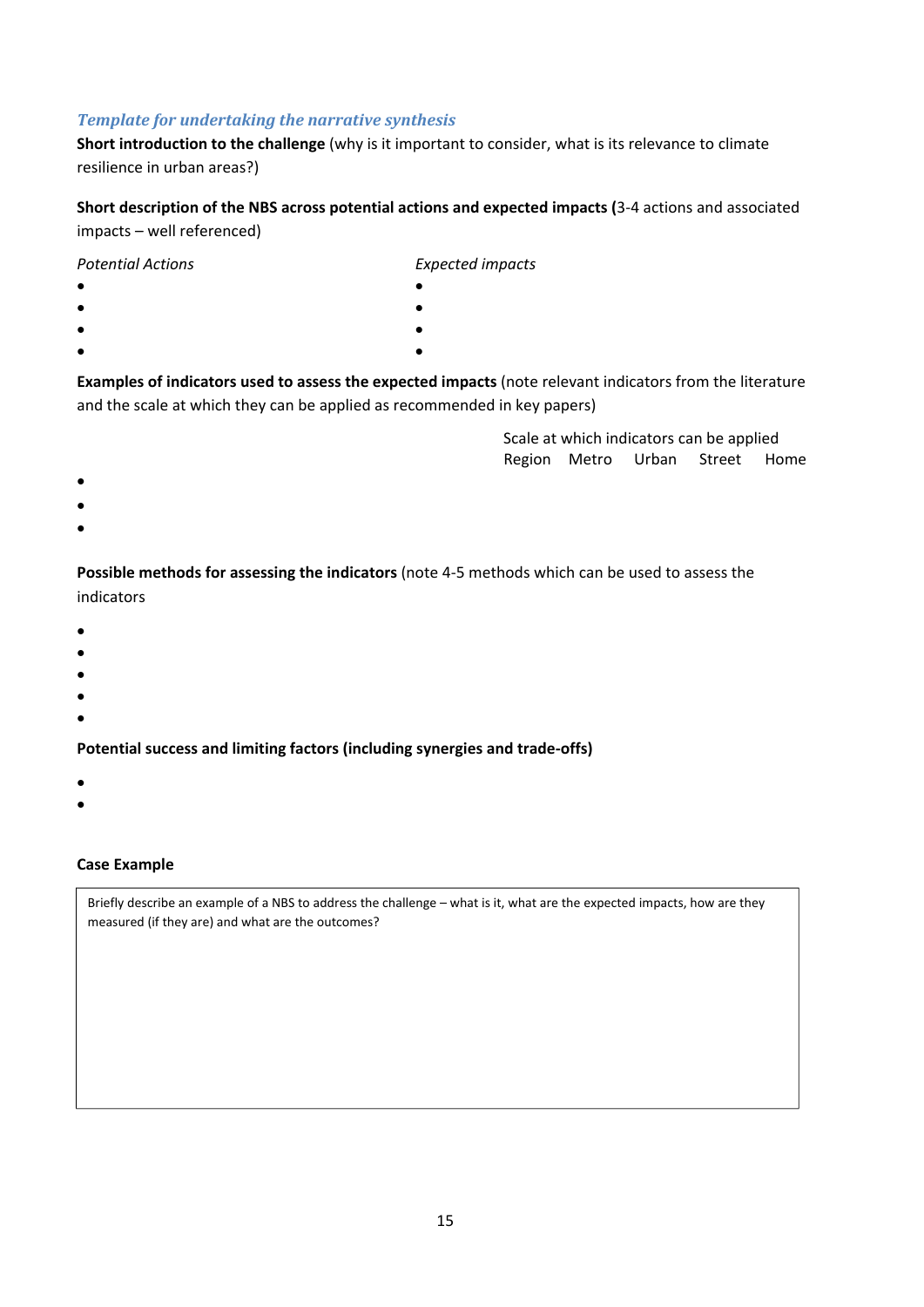# **Review of the draft report**

Currently (i.e., on the  $17<sup>th</sup>$  October 2016), the EWG is in the process of compiling the final report. Feedback on the framework presented in a draft report will be sought from a range of stakeholders using the following engagement process:

- 1) Focus Group with European projects with interest and expertise in NBS (early November, 2016) a 2 hour Focus Group will be conducted via GoToMeeting to obtain feedback on the draft report, including gaps in reporting and suggested strategies for addressing them;
- 2) External expert review of the report (mid-November to early December, 2016) approximately five external reviewers will be invited by EKLIPSE to review the draft report on its content and structure. Reviewers will represent different backgrounds (academia, policy and practice). The EKLIPSE EWG will formally respond to the comments made by each of these five reviewers;
- 3) Public consultation on the draft report the draft report will be placed on the EKLIPSE website allowing members of the public to comment on it between mid‐November and early December, 2016.

# **Final Reporting**

Final reporting will involve:

- 1) Completing the framework document and application guide (1 report) in accordance with the headings provided in a draft report outline, and agreed to by EKLIPSE and EC DG R&I on October 4, 2016;
- 2) Preparing a short PowerPoint which presents an overview of the impact evaluation framework and application guide.

# **Expected outputs and format of reporting**

There will be two outcomes of this work:

- 1) A peer-reviewed report synthesising the key findings relevant to the three expected outcomes. This will be delivered in the first week of January 2017;
- 2) A PowerPoint presentation to members of EC DG R&I, EKLIPSE and key stakeholders in December 2016.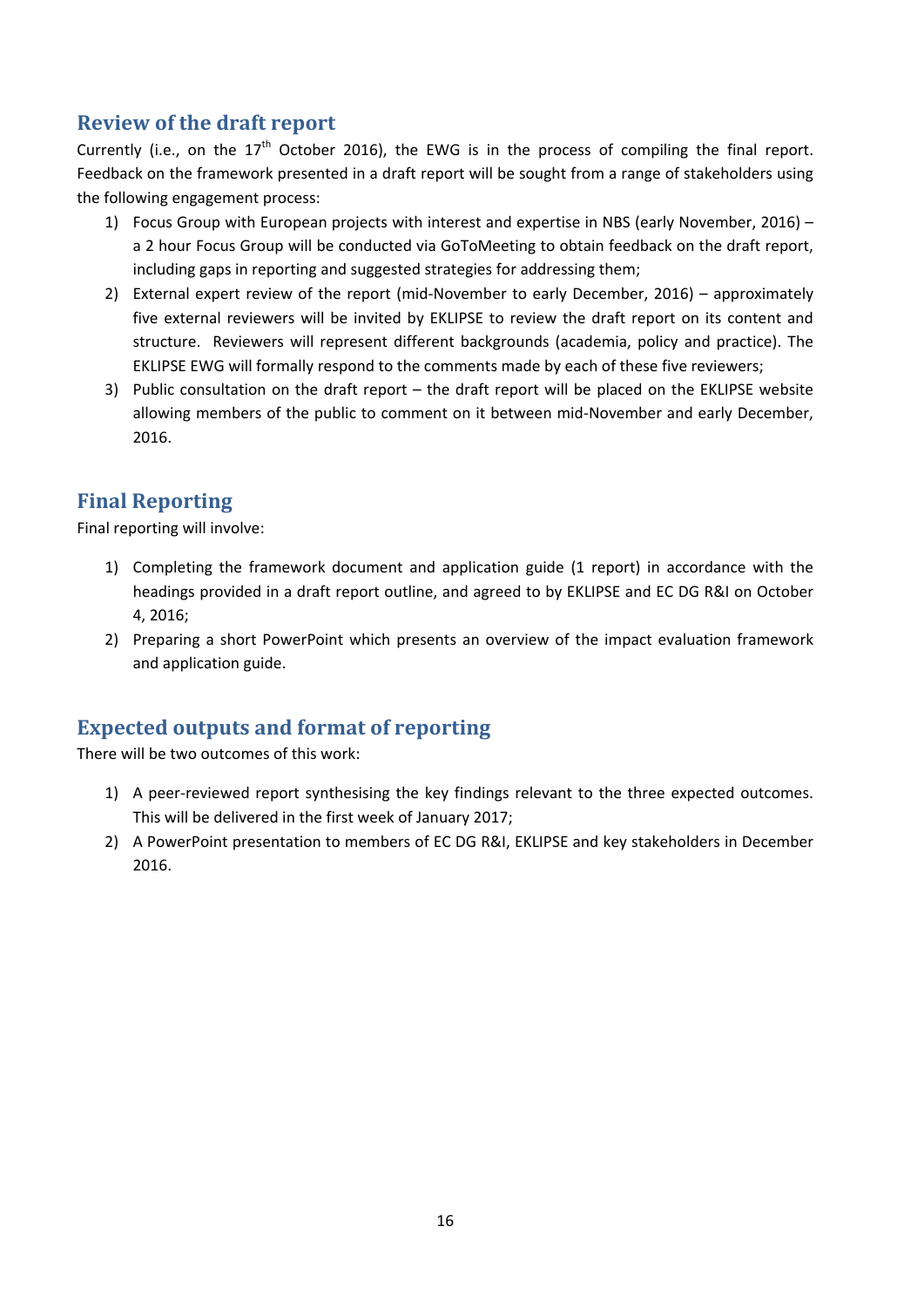## **References**

- Adger, W.N., Arnell, N.W., Tompkins, E.L., 2005. Successful adaptation to climate change across scales. Glob. Environ. Chang. 15, 77–86.
- Atkinson, G and Mourato, S, 2015. Cost-Benefit Analysis and the Environment. OECD Working Papers No. 97. OECD Publishing, Paris. http://dx.doi.org/10.1787/5jrp6w76tstg‐en
- Bardosa, P, Jones, S., Stephenson, I., Menger, P., Beumer, V., Neonato, F., Maring, L., Ferber, U., Track, T., Wendler, K., 2016, Optimising value from the soft re‐use of brownfield sites,Science of the Total Environment 563‐564 769‐782.
- Beumer, V, Bardos, P., Menger, P., 2014, D 5.2: Decision support system on soft reuses. HOMBRE FP7 deliverable.
- Burkhard, B.; de Groot, R.; Costanza, R.; Seppelt, R.; Jørgenses, S.E. and M. Potschin (2012): Solutions for Sustaining Natural Capital and Ecosystem Services. *Ecological Indicators* 21: 1‐6.
- Collins, A., Coughlin, D., Miller, J., Kirk, S., 2015. The Production of Quick Scoping Reviews and Rapid Evidence Assessments: A How to Guide. DEFRA, UK.
- Connop, S., Vandergert, P., Eisenberg, B., Collier, M.J., Nash, C., Clough, J., Newport, D., 2016. Renaturing cities using a regionally‐focused biodiversity‐led multifunctional benefits approach to urban green infrastructure. Environ. Sci. Policy 62, 99–111.
- Dicks, L. V., Walsh, J.C., Sutherland, 2014. Organising evidence for environmental management decisions: a "4S" hierarchy. Trends Ecol. Evol. 29, 607–613.
- Dunn, W. N., 2004. Public policy analysis: An Introduction. Pearson Publishing.
- EKLIPSE, 2016, Call for Expressions of Interest: Nature Based Solutions to Promote Climate Resilience in Urban Areas – Developing an Impact Evaluation Framework. EKLIPSE Mechanism funded by the Horizon 2020 European Funding for Research and Innovation.
- European Commission, 2015. Towards an EU Research and Innovation policy agenda for Nature‐Based Solutions & Re‐Naturing Cities: Final Report of the Horizon 2020 Expert Group on "Nature‐Based Solutions and Re‐Naturing Cities." Brussels.
- European Commission, 2016. Policy Topics: Nature‐based Solutions. Available from: https://ec.europa.eu/research/environment/index.cfm?pg=nbs.
- IPBES, 2014. General Guideline Document: Assessment on Pollination and Pollinators Associated with Food Production. IPBES. Unpublished Report.
- IPCC, 2014. Summary for Policymakers. In: Climate Change 2014: Mitigation of Climate Change. Contribution of Working Group III to the Fifth Assessment Report of the Intergovernmental Panel on Climate Change [Edenhofer, O., R. Pichs‐Madruga, Y. Sokona, E. Farahani, S. Kadner, K. Seyboth, A. Adler, I. Baum, S. Brunner, P. Eickemeier, B. Kriemann, J. Savolainen, S. Schlömer, C. von Stechow, T. Zwickel and J.C. Minx (eds.)]. Cambridge University Press, Cambridge, United Kingdom and New York, NY, USA.
- Jiang, P., Xu, B., Dong, W., Chen, Y., Xue, B., 2016. Assessing the environmental sustainability with a co‐ benefits approach: a study of industrial sector in Baoshan District in Shanghai. J. Clean. Prod. 114, 114–123.
- Kabisch, N., Frantzeskaki, N., Pauleit, S., Naumann, S., Davis, M., Artmann, M., Haase, D., Knapp, S., Korn,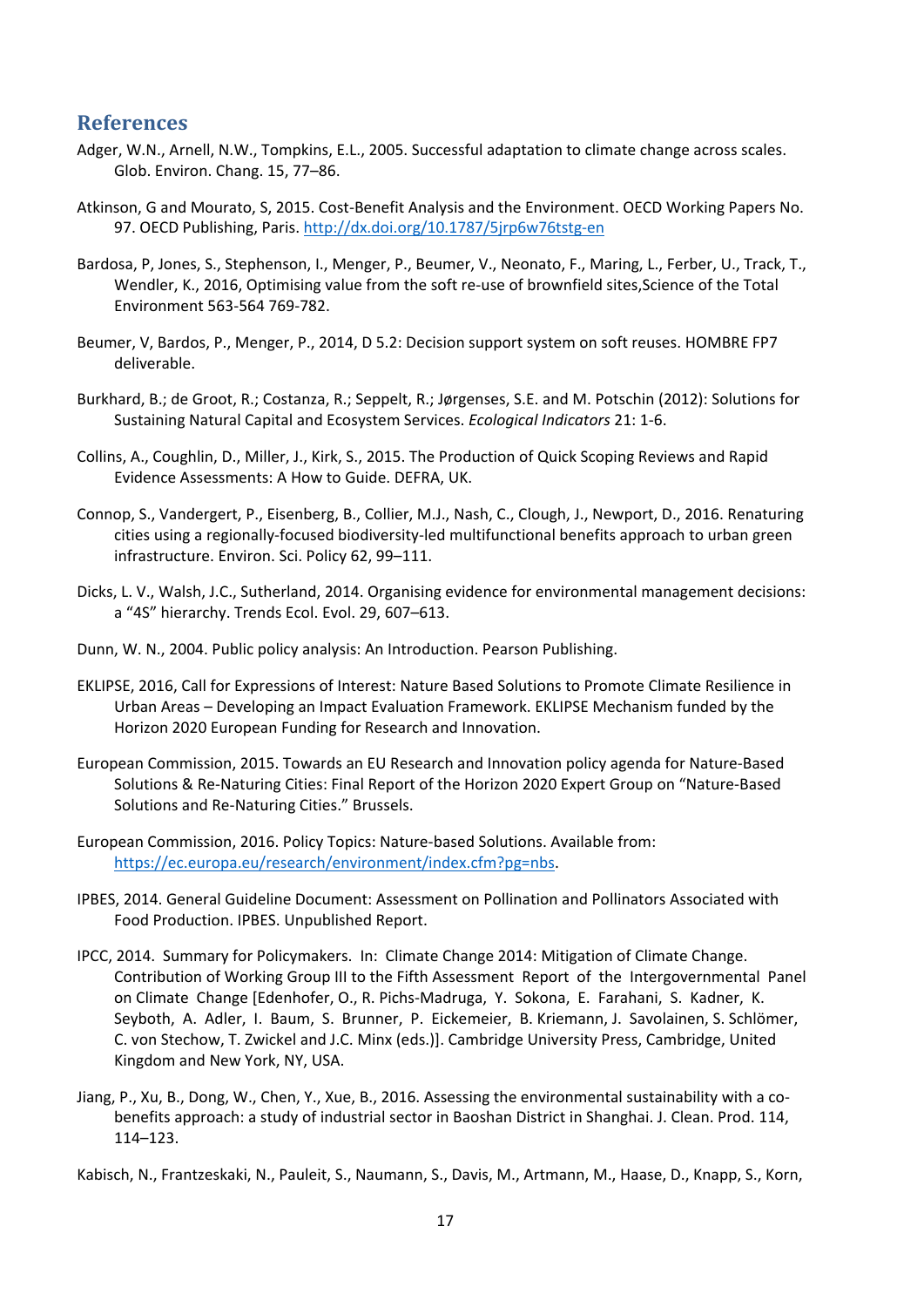H., Stadler, J., Zaunberger, K., Bonn, A., 2016. Nature‐based solutions to climate change mitigation and adaptation in urban areas: perspectives on indicators, knowledge gaps, barriers, and opportunities for action. Ecol. Soc. 21, art39.

- Livesley, SJ, McPhearson, E.G.,, Calfapietra, C. 2016. The urban forest and ecosystem services: impacts on urban water, heat and pollution cycles at the tree, street and city scale. Journal of Environmental Quality, 45: 119‐124.
- Naidoo, R., Balmford, A., Ferraro, P.J., Polasky, S., Ricketts, T.H., Rouget, M., 2006. Integrating economic costs into conservation planning. Trends Ecol. Evol. 21, 681–687.
- Oxford Dictionary (2016). Definition of Effectiveness in English. Available from: http://www.oxforddictionaries.com/definition/english/effectiveness
- Potschin, M.; Haines‐Young, R.; Heink, U. and K. Jax] 2016: OpenNESS Glossary (V3.0), 39 pp. Grant Agreement No 308428. Available from: http://www.openness-project.eu/glossary
- Pullin, A., Frampton, G., Jongman, R., Kohl, C., Livoreil, B., Lux, A., Pataki, G., Petrokofsky, G., Podhora, A., Saarikoski, H., Santamaria, L., Schindler, S., Sousa‐Pinto, I., Vandewalle, M., Wittmer, H., 2016. Selecting appropriate methods of knowledge synthesis to inform biodiversity policy. Biodivers. Conserv. 25, 1285–1300.
- Viguié, V & Hallegatte, S., 2012. Trade‐offs and synergies in urban climate policies. Nature Climate Change. doi:10.1038/nclimate1434
- von Döhren, P and Haase, D., (2015), Ecosystem disservices research: A review of the state of the art with a focus on cities, Ecological Indicators, 52, 490‐497.
- Walker, B., Holling, C.S., Carpenter, S.R., Kinzig, A., 2004. Resilience , Adaptability and Transformability in Social – ecological Systems, Ecology & Society, 9.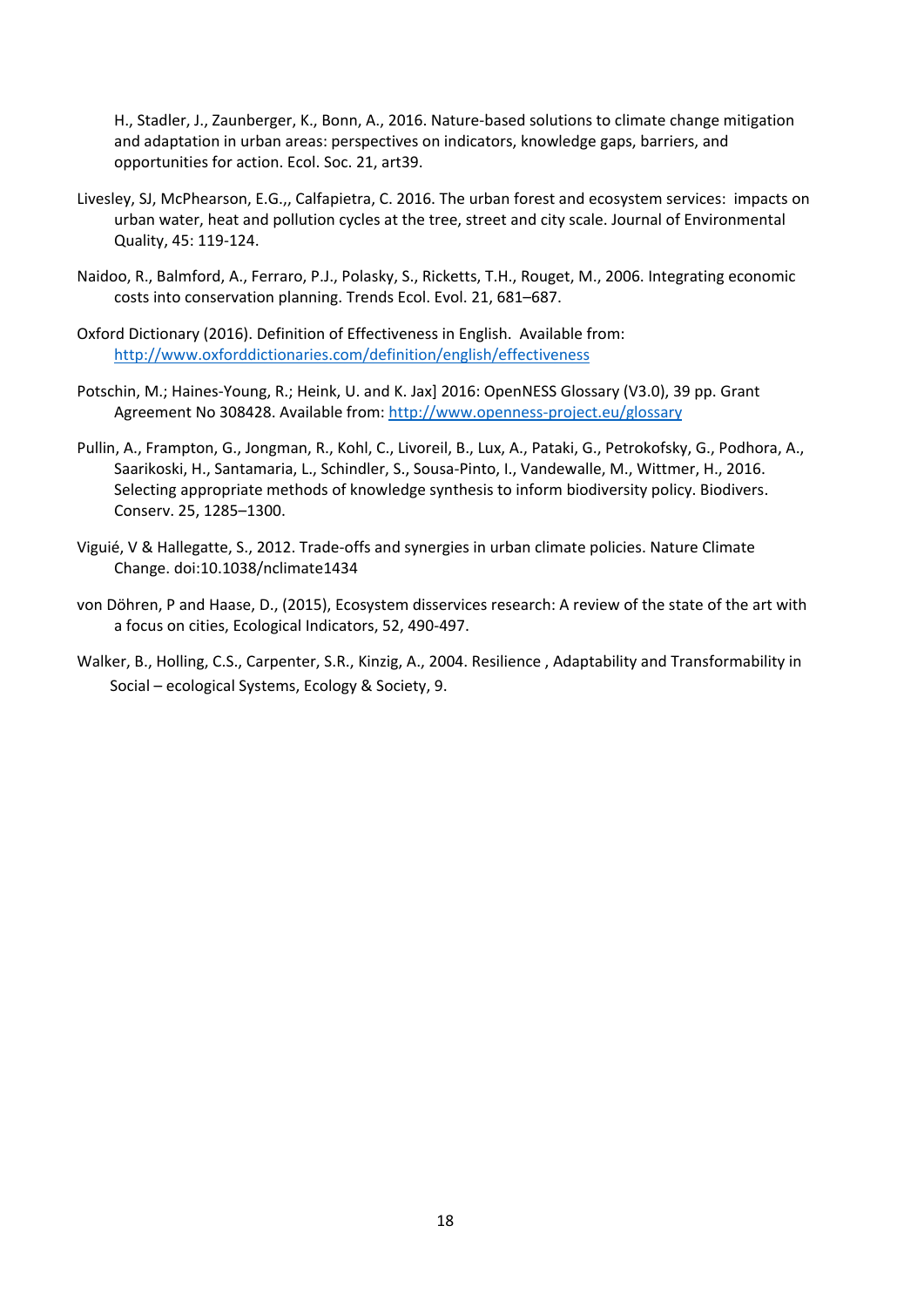## *Appendix 1 – Preferred stage 3 method for the narrative synthesis, but unfeasible due to time and resource constraints*

- 1. For the most important papers, read the full paper to establish where and how NBS have been applied, and identify measurement and assessment tools. The information will need to be recorded in a consistent manner in another excel spreadsheet, in order to facilitate cross‐ comparison and to identify frameworks which are strong on particular components.
- 2. Excel file is to include the attributes listed in Table 2.

| Area                                                   | <b>Instructions</b>                                                                                                                                                                                                                                                                                                                         |
|--------------------------------------------------------|---------------------------------------------------------------------------------------------------------------------------------------------------------------------------------------------------------------------------------------------------------------------------------------------------------------------------------------------|
| Paper ID                                               | Start with challenge area number e.g. 1.1 until 8.10. 10 per challenge area                                                                                                                                                                                                                                                                 |
| Paper reference                                        | Reference of paper Authors, Year of publication, title, journal indications, etc.                                                                                                                                                                                                                                                           |
| <b>Type of NBS applied</b>                             | Outline the types of NBS considered relevant to the challenge (e.g. green walls, green roofs,<br>planting trees, restoring water sources, urban green areas, also includes various hybrids<br>between conventional engineering solutions and the interactions between interventions)                                                        |
| <b>Objectives of the NBS</b>                           | What are the objectives of the NBS?                                                                                                                                                                                                                                                                                                         |
| <b>Outcomes of the NBS</b>                             | What were the noted outcomes of the NBS (stated performance)? (note the stated benefits<br>or costs)                                                                                                                                                                                                                                        |
| Case study name                                        | Just in case a specific project is addressed in the paper                                                                                                                                                                                                                                                                                   |
| Country                                                | Specify spatial scale. In which country has the NBS been implemented and assessed?                                                                                                                                                                                                                                                          |
| City                                                   | Specify geographical range.<br>- In which city has the NBS been implemented and assessed?<br>- Was it a city-wide project OR a pilot project in specific neighborhood/area etc?<br>Does it consider all Europe, biogeographical areas, some countries or sites?                                                                             |
| <b>Affected population</b><br>number                   | Is there any indication whom the NBS should benefit local or global, neighborhood or total<br>city if available                                                                                                                                                                                                                             |
| <b>Time frame</b>                                      | Implementation period                                                                                                                                                                                                                                                                                                                       |
| Implementation<br>phase                                | Is the NBS assessed still in operation or already finalized                                                                                                                                                                                                                                                                                 |
| Concrete challenges /<br>impact initially<br>addressed | Specify challenge.<br>E.g.:<br>- Heat included the climate impacts on cities regarding Urban heat island, extreme<br>temperatures, heat waves<br>- Flood included Extreme precipitation, storm events, superficial flooding, sea level rise<br>- Drought included droughts and water scarcity<br>- Other included Biodiversity, Air quality |
| <b>Benefits / Co-benefits</b><br>identified            | Specify benefits or co-benefits of NBS, ie. additional benefits provided beside concrete<br>challenges such as adaptation to climate change impacts such as flood, heat, etc.                                                                                                                                                               |
| <b>NBS</b> implementation<br>budget                    | Include the pre-calculated or final costs if applicable of NBS design, implementation and<br>maintenance, if available.                                                                                                                                                                                                                     |

#### **Table 1 Attributes to guide the narrative synthesis (stage 3)**